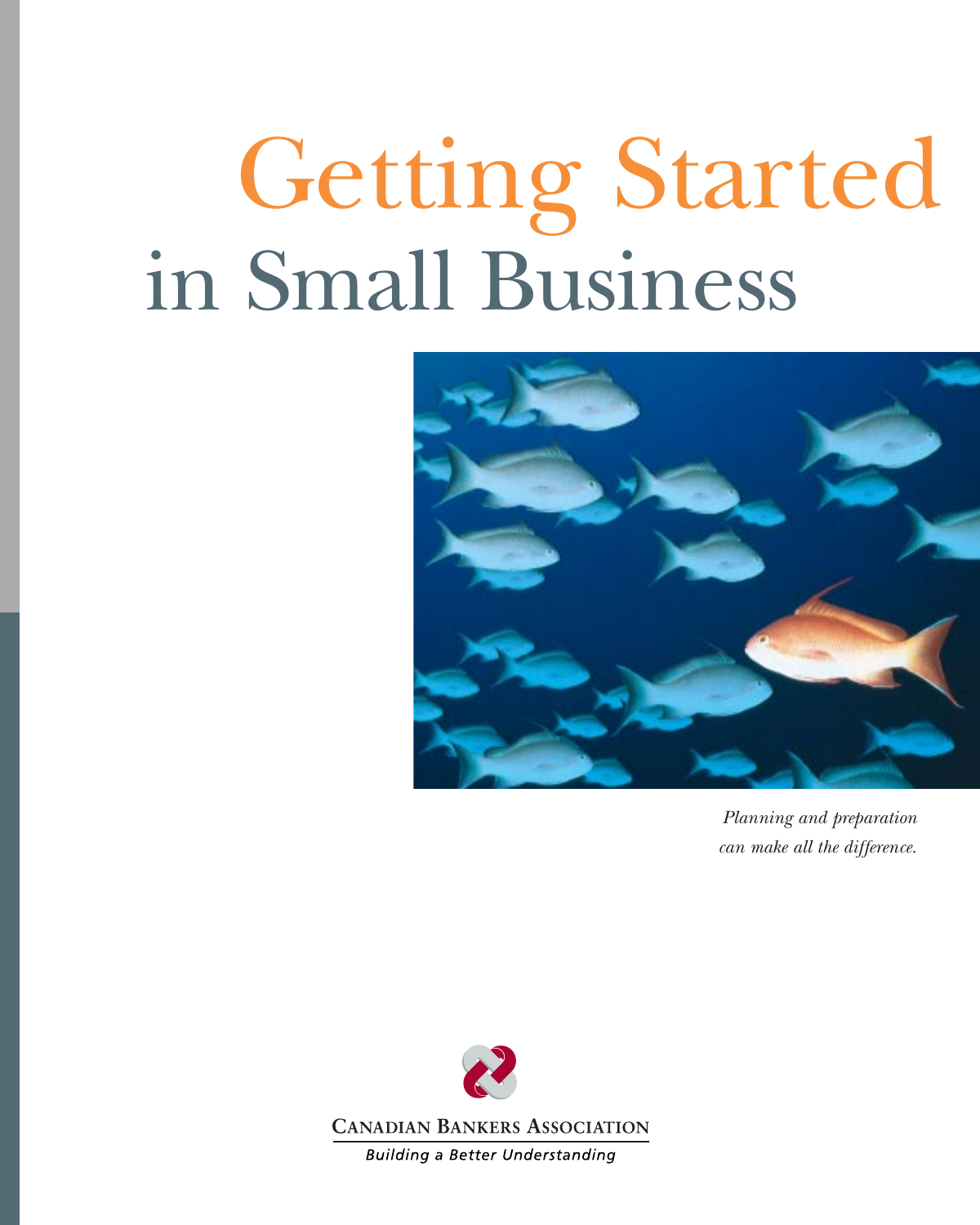On behalf of the banking industry, the Canadian Bankers Association has embarked on a program called *Building a Better Understanding*. This is our commitment to try and communicate better and to provide useful financial information to Canadians.

As part of the program, we are offering a free series of publications, ranging from money management, to mortgages, planning for your retirement, and saving for your children's education. To obtain copies, call toll-free 1-800-263 0231 or visit our web site at www.cba.ca. You can also order by writing to *Building a Better Understanding*, c/o Canadian Bankers Association, P.O. Box 348, Commerce Court West, 199 Bay Street, 30th Floor, Toronto, Ontario M5L 1G2.

Published by the Canadian Bankers Association July 1998. Third edition, October 2004.

Copyright Canadian Bankers Association 2000. All rights reserved.

These publications are also available in alternative formats for people who are partially sighted or have limited vision.

*La version française de cette brochure est disponible sur demande.*

This booklet gives information of a general nature and is not intended to be relied on by readers as advice in any particular matter. Readers should consult their own advisors on how this information may apply to their own circumstances.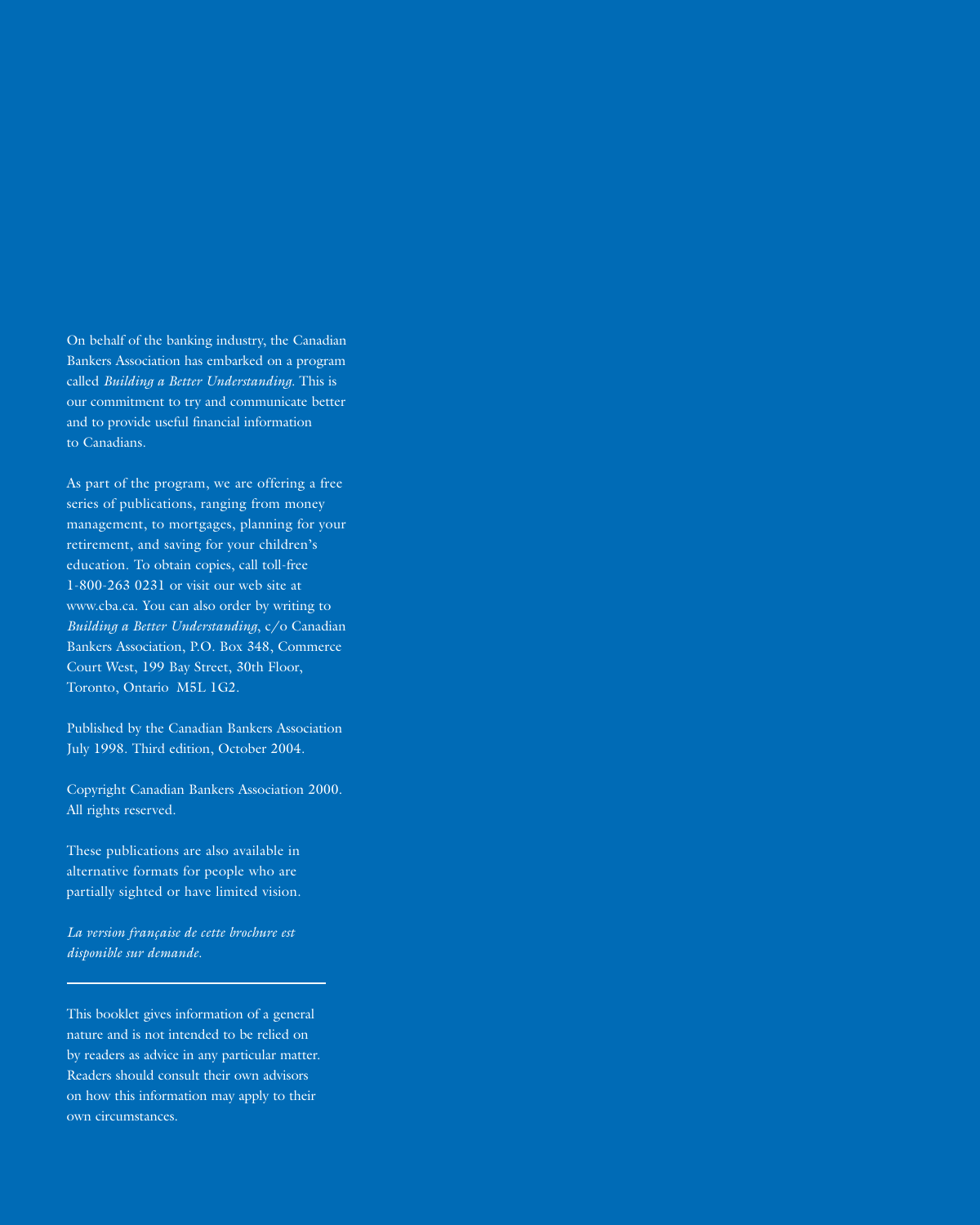# Table of Contents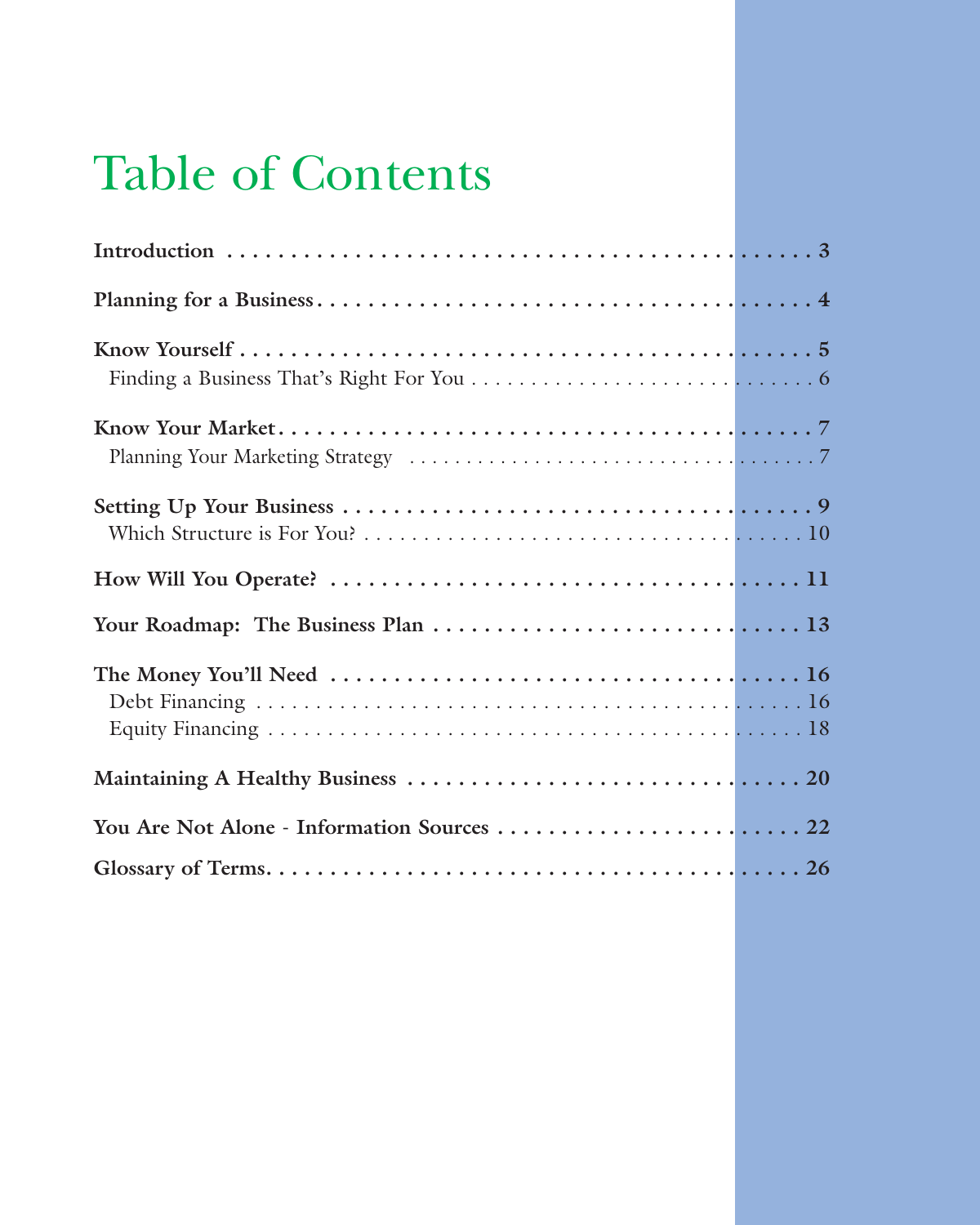## **Did You Know?**

## **There are approximately 2.4 million people who are self-employed in Canada**

Source: Industry Canada, *Small Business Quarterly*, August 2004 (for Q1 2004)

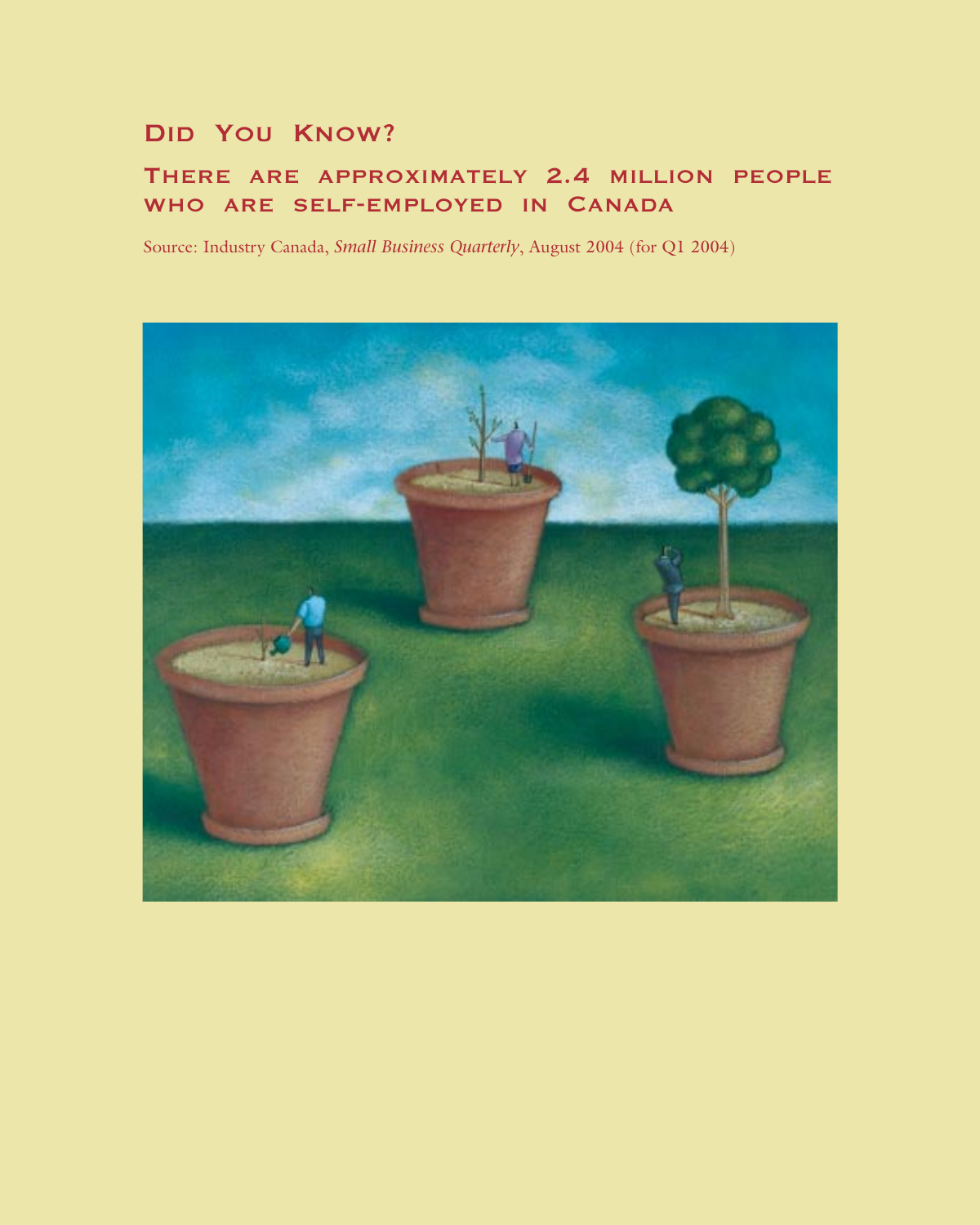# Introduction

It's an exciting time to start a new business in Canada. As our economy evolves and society changes, new markets and opportunities open up every day. At the same time, there has never been so many resources to help get your business off the ground.

Everyone has a different reason for starting a business, but one fact remains the same – creating and running a successful enterprise is hard work. Perhaps you're in school, just finishing your studies, well into a professional career or looking to re-enter the workforce. Whatever your situation, if you are planning to go into business for yourself, remember that it takes time, planning, discipline, money and perseverance.

Before striking out on your own, one thing is clear, there's a lot to consider. Published by the Canadian Bankers Association, *Getting Started in Small Business* will give you an idea of what's involved in the planning and preparation stage.

The booklet offers information on:

• things you should consider from a personal perspective

- understanding your market and the importance of planning a marketing strategy
- the value of a business plan
- sources and types of financing for a new business
- what you'll need to get your business up and running

Throughout you'll find checklists and tips, and a glossary of terms.

Keep in mind that this piece is not the final word on starting a new business. There are books, courses, and web sites devoted to this subject, and these should be explored. Talk to entrepreneurs who can give you personal insights into the dynamic world of small business. At the back of the booklet, we have provided a listing of some helpful resources – from financial institutions and government agencies to associations – to help get you started.

Consider this a first step in the process of building a new business. We want to get you thinking and asking yourself some basic questions. But most of all, we want to point you in the right direction. Good luck with your business idea.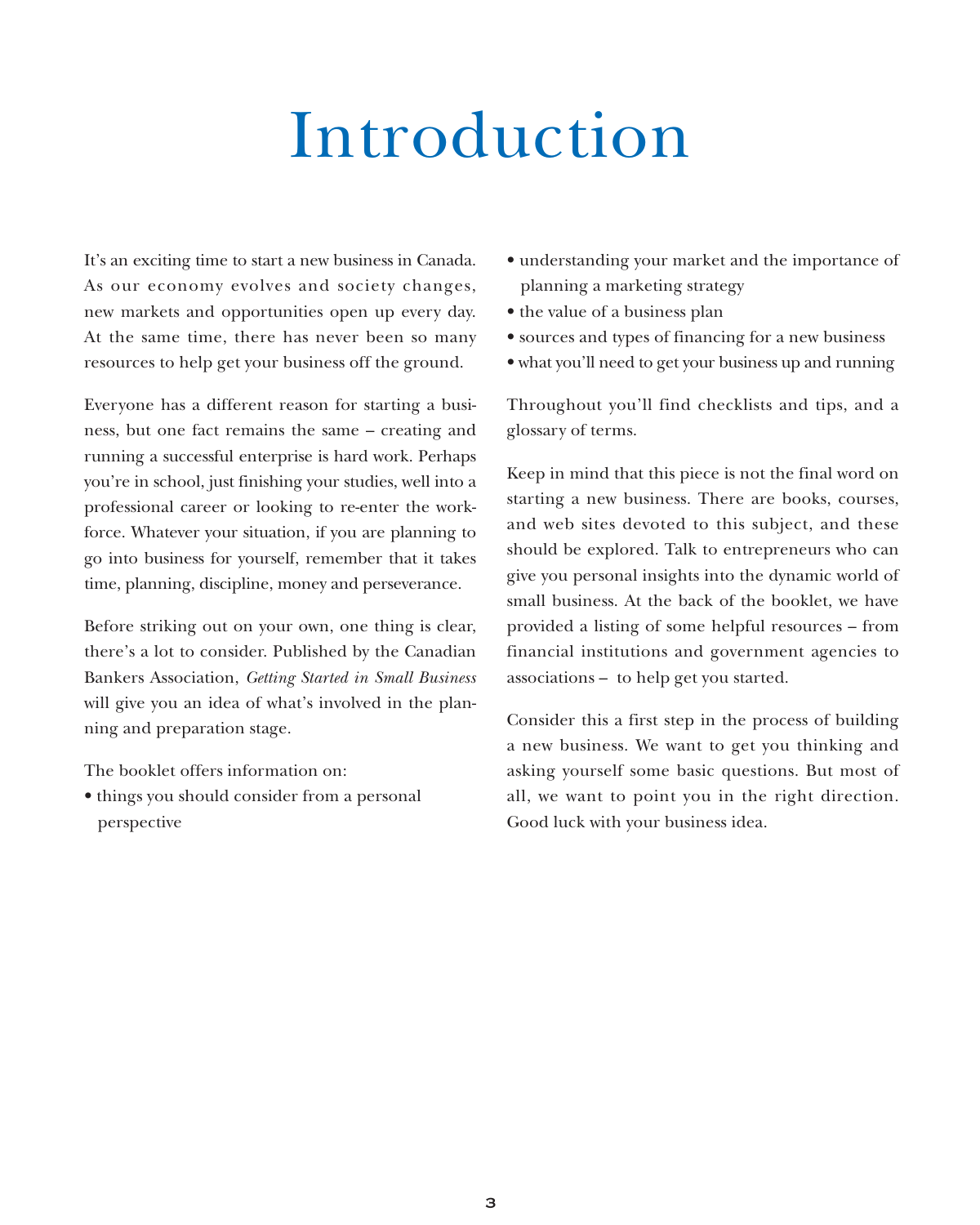

# Planning for a Business

Many of us, at some point in our lives, think about owning our own business. Perhaps you want to:

- be your own boss or create your own job
- introduce a new product or service
- take advantage of a business opportunity
- seek an alternative to your current career
- make better use of your skills and knowledge

While these are all valid reasons to want your own business, it has to make sense for you. There is no simple or standard formula for launching a successful business – each one is unique as its owner. However, there are practical steps to take to ensure you give the business a solid foundation from which to build.

Before venturing into the world of entrepreneurship and self-employment, you'll need to do your homework.

This means researching your idea and potential market, creating a business plan and operating strategy and working out financing details. These are discussed in this booklet.

After you have looked at the big picture, you should have a good sense of whether owning your own business is for you and your idea is feasible. If you're then confident you can make a success of your venture, you may want to start looking into financing and working on your business plan.

But after going through the research and planning exercise, you may decide that being an entrepreneur is not for you or that your business idea is not workable. Perhaps you should explore another idea. It's better to know at this stage than after you've spent money.

Whatever you ultimately decide, your research will not be wasted.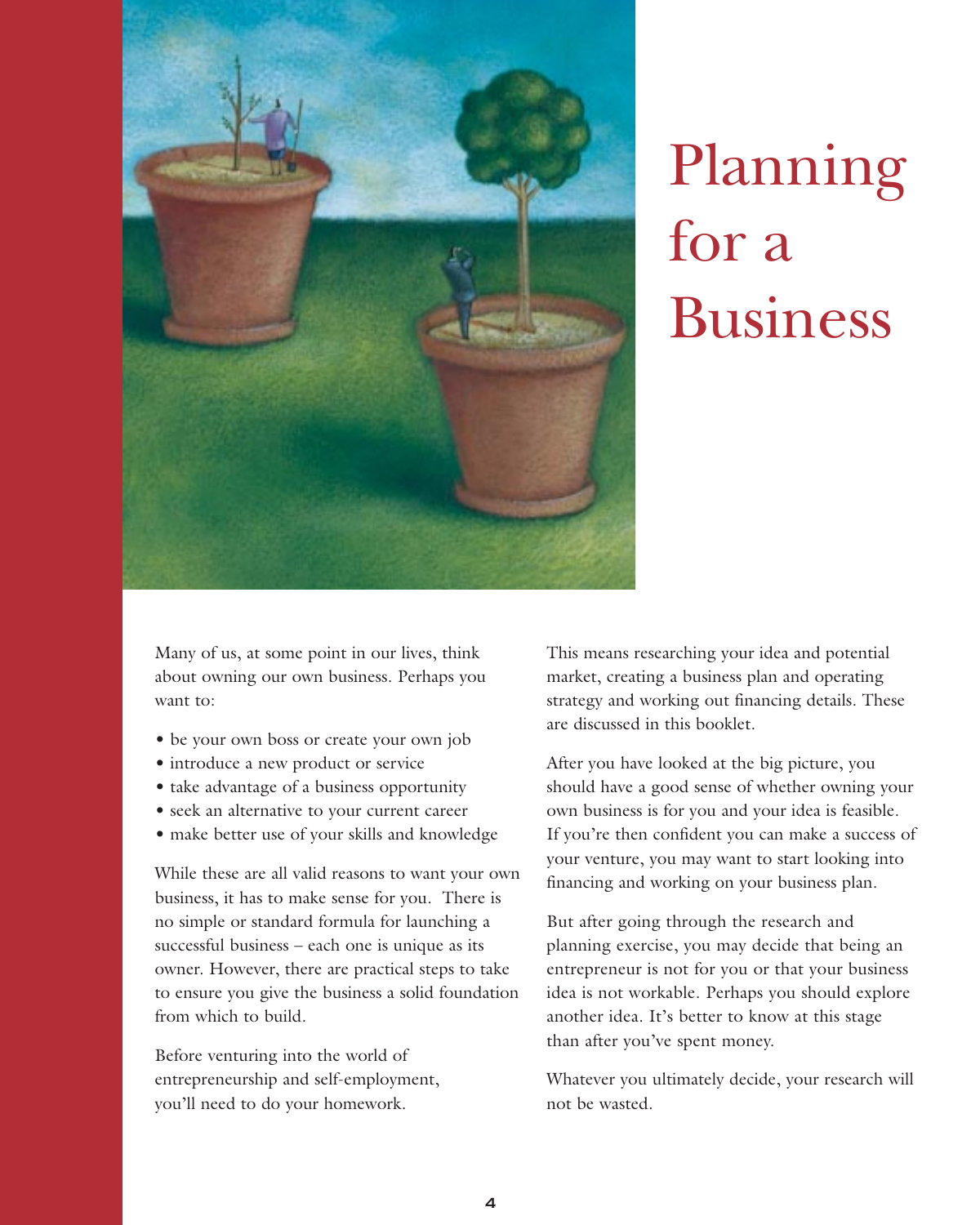# Know Yourself



You need to first assess your own capabilities, resources and characteristics. This helps you focus on your strengths as well as identify the additional tools, resources and skills you'll need – from financing to market planning to bookkeeping.

What do you want? Do you have the right skills, temperament and work style? Have you thought about what's involved? Are you comfortable with having all the decisions rest with you – from employees, to suppliers, to production, sales, and management?

Here are some important questions to ask yourself:

- **Time and patience:** Do you have the time and patience to nurture a business from the ground up? Starting a business requires careful planning and preparation. Are you prepared to work long hours and make sacrifices?
- **Commitment, initiative and motivation:** Are you committed to making your business work? Or do you get frustrated and discouraged easily?

Do you like taking initiative and making decisions? Do you have the creativity to solve problems or know when to ask for help? To make it through the start-up phase, you need plenty of initiative and drive. And it doesn't stop there. A business needs constant care and management.

- **Flexibility is key:** Are you prepared to weather the business cycles of highs and lows? Circumstances can change almost daily. You have to remain flexible and adapt to new conditions, and perhaps get used to an unpredictable income.
- **Know your risk tolerance:** Do you understand the risks involved in starting a new business? Are you aware of the consequences of failure? While there may be potential for high earnings there's also the potential for financial loss if your venture doesn't succeed. If you are not willing to take the risk, perhaps you should reconsider. Some entrepreneurs start their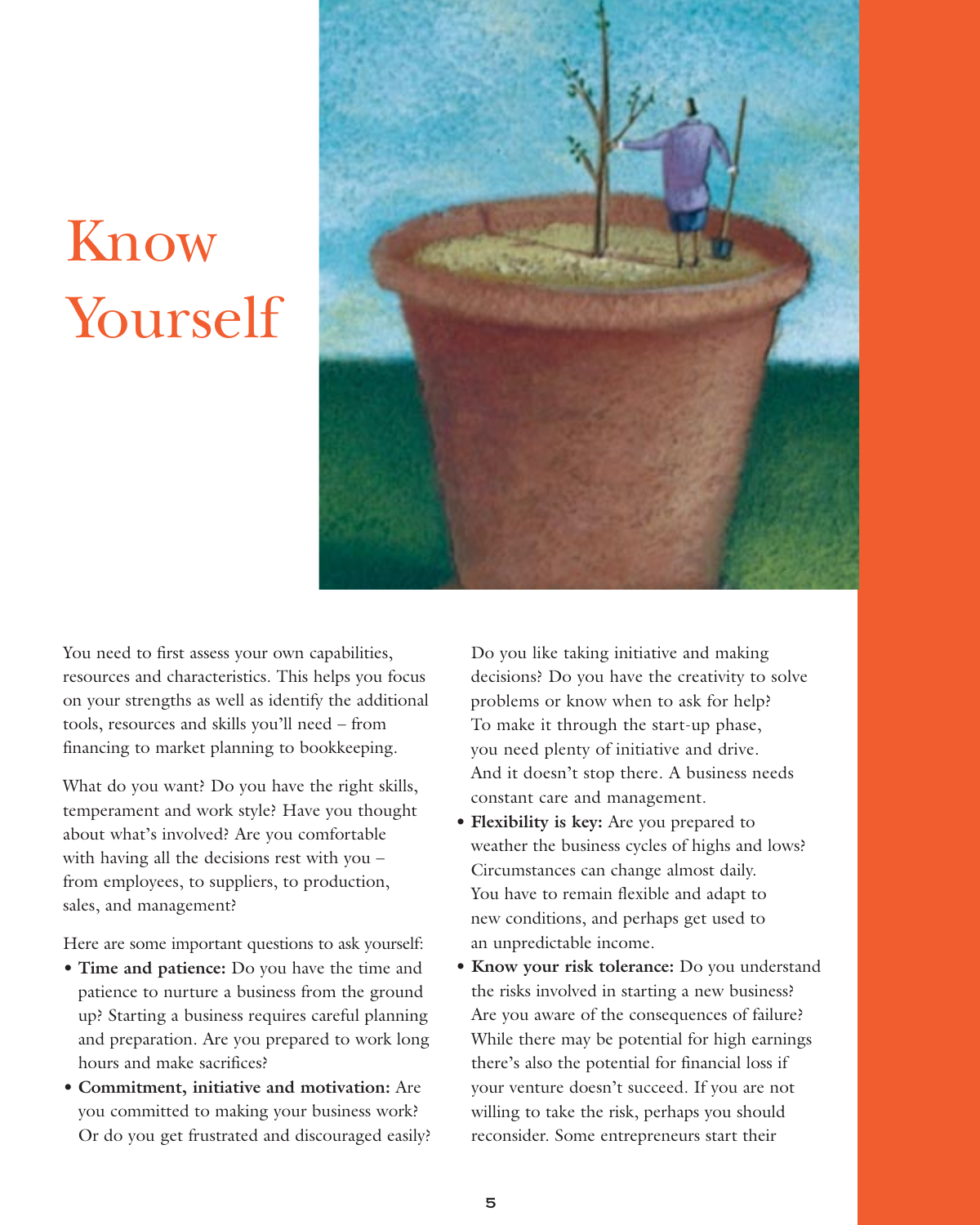businesses part-time or after hours while still working at salaried jobs. If you have a business partner, perhaps one of you can run the new business, while the other retains his or her job and works part-time in the new business. This way, you have more security while waiting for your business to get off the ground.

- **Skills and expertise:** Do you have the necessary knowledge and skills? Are you equally at ease in a leadership role as you are about paying the invoices and doing the filing? You need to have a solid understanding of your market and product or service. As well, you'll have to possess superior organizational and management skills. You'll have to wear many hats – sales, marketing, money management, production, administration, and managing people. If you are lacking in certain areas, you may consider teaming up with a partner who brings a different skill set to the table. Or you may consider taking some courses or delaying your dream until you're better prepared.
- **Enjoy what you do:** Do you have a passion for your business idea? You'll be spending time and money to make your idea work – having a true affinity for the business makes it a lot easier.
- **Personal and family considerations:** Turning a profit and earning income may take some time. You may have to support yourself (and perhaps your family) while you get your business up and running and your energy and time may be redirected for months. Both you and your family should agree that this is exactly what you want to do and understand how much time, money, effort and personal sacrifice is required.
- **Health comes first:** You may have to endure a lot of stress and a heavy work load – are you feeling up to the challenge?

### **Finding a Business That's Right For You**

Let your imagination wander for hours and you'll probably still not run out of ideas for opening a business. Where to start? Restaurants, franchises, wedding co-ordinator, engineering or training consultant, high-tech field, electrical contracting, snowboard gear, tractor parts, hairstyling, catering, travel agency, freelance writer, renovator, software developer, opening a bookstore – the list goes on and on.

Ideas should come from observing trends, forecasting what people or businesses might want or need in the future, or simply seeing a potential opportunity. In other words, a need in the marketplace that no one is satisfying.

Business ideas often stem from a person's education, experience and hobbies. By considering your natural talents, skills, and the sources of enjoyment in your life, you may find the seed for a good business idea.

You may think that your experience restricts you to starting a business in a particular field. For instance, if you've worked in a hotel for 10 years, you may believe your business must be hospitalityrelated. But don't rule out applying your acquired skills in a variety of ways. While there's always a learning curve, good management skills can be transferred to virtually any business.

## It's a Fact:

Nine-in-ten business owners (that's 89%) agree that the independence and control over their own decisions is the most rewarding motivator of being a business owner.

Source: CFIB, *Fostering Flexibility: Work and Family,* September 2004.

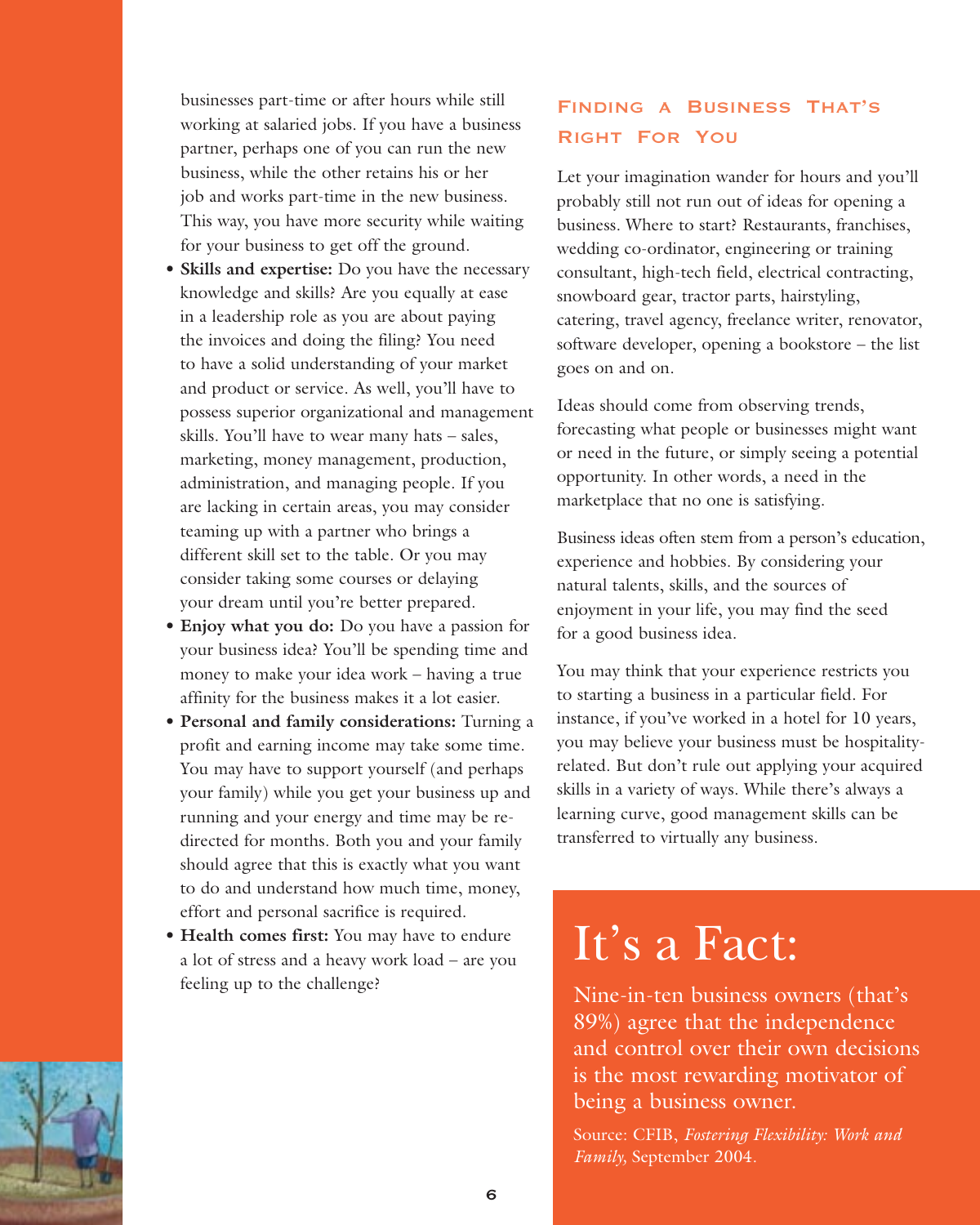# Know Your Market



It is important to understand and evaluate the market for your product or service. This is where market research enters the picture. The information you gather during your research will form a critical part of your marketing strategy and overall business plan (see page 13). Market research involves learning about and understanding your potential customers, the competition and the industry. This can help you target your business.

What is the demand potential for your product or service? Who needs it? Take time to learn about your potential customer base. Learn how people make choices and figure out how to develop their loyalty. Look at who your competitors will be and what they are doing. Consider what the trends are in the industry.

Your market research will also tell you about the environment in which you'll have to operate. For instance, if you are targeting an industry that deals only with ISO accredited suppliers, you will need to consider ISO certification. (ISO 9000 standards, now accepted by more than 100 countries, provide a model for quality assurance.)

Ultimately, your research will give you a good sense of whether you can make a success of your business idea.

How can you learn about your market and potential customers? Talk to other entrepreneurs and even interview potential customers. Explore free sources of information, including:

- local board of trade or chamber of commerce
- industry associations
- trade journals
- suppliers
- competitors
- government agencies/departments, including Industry Canada and Statistics Canada.

### **Planning Your Marketing Strategy**

After you've done your market research, you can begin planning your strategy. Incredible variety exists in most markets, and it is up to you to find your niche and position your product/service as an alternative to your competitors. You need to consider product/service features, promotion, pricing and distribution.

How you market your products or services will depend on the type of business you're in and



# Tip:

Never underestimate the competition and learn everything about your chosen marketplace. Find out who your competitors are and how they are doing. Remember they'll be targeting your customers as aggressively as you'll be targeting theirs.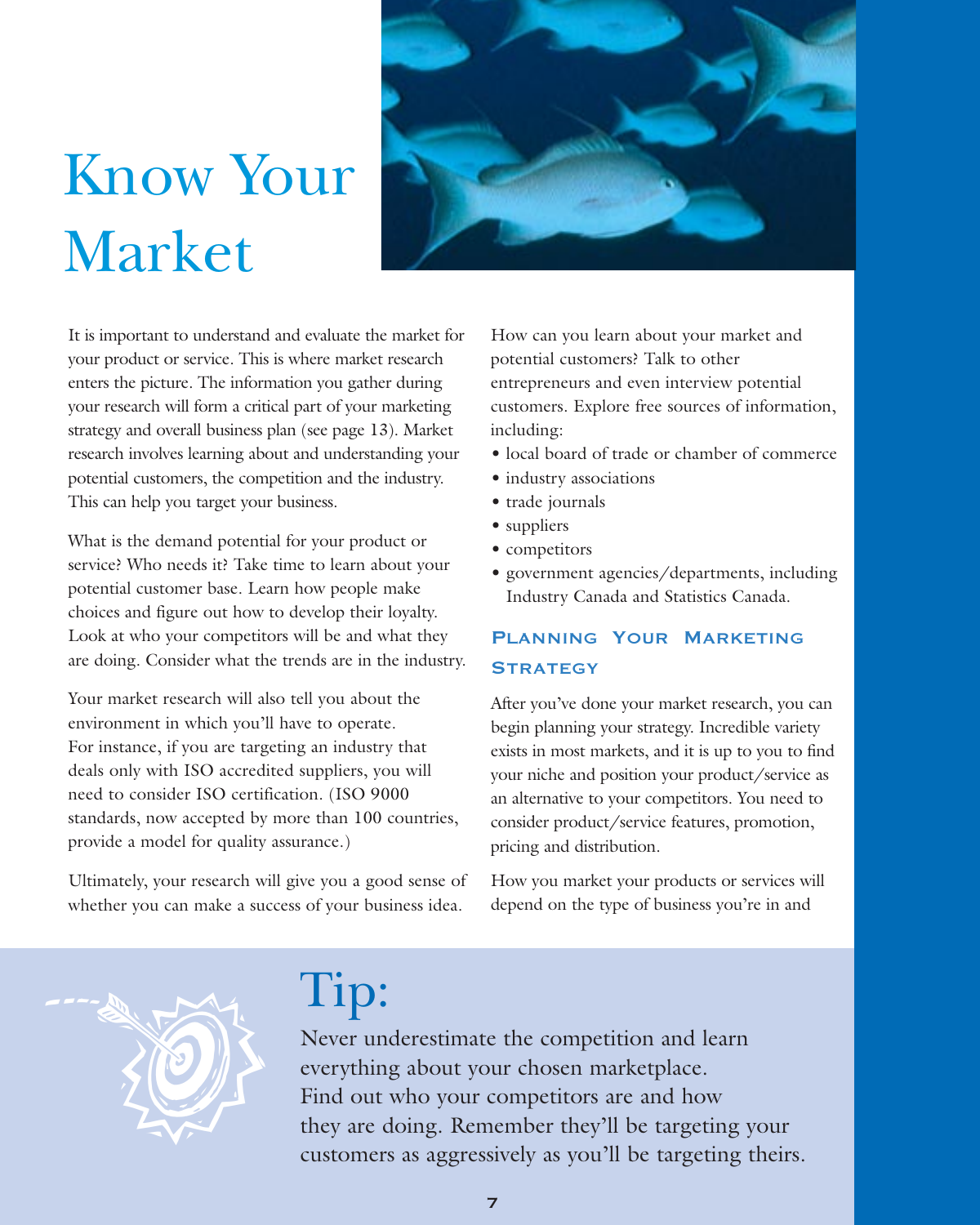how much money you have to spend. Every company will have a different marketing strategy, but there are still some common elements.

Ask yourself these questions as you think about marketing strategy:

### **Your product or service**

What are you selling and what are its features or attributes? How will it be different than what your competitors are offering? What about your customer service policies? For instance, will you offer a warranty or guarantee as part of the service package? Will you provide round-the-clock service? If so, how will you pay for it?

### **Market**

How extensive is it? Is it a growth area? Where does your company fit in? How much of the market can you realistically capture?

### **Customers**

Who are they? Can you define them by age, buying habits, or other criteria? What product/service do they want? How are they currently being serviced?

### **Promotion**

How will your potential customers find out about your business? Will you actively promote it or rely on word of mouth? What about the budget? How does the competition do it? How about radio, print or television advertising? What about trade shows, the Internet or free publicity opportunities?

### **Pricing**

How will you price your product? You'll need to build in the cost of raw materials, labour and overhead, as well as an anticipated profit margin. What will the price say to customers about your product or service i.e. will your product/service come across as high-end, moderately priced or inexpensive? Will your price be competitive?

### **Distribution**

• How will you distribute or deliver your product or service? In some cases, it may be as simple as a telephone call. In others, it may mean arranging overseas shipping and export financing. Will your customers come to you or will you go to them? Will you sell directly to customers or use indirect methods (through a distributor or retailer).

There are many elements to consider in planning an effective marketing strategy. To learn more about marketing techniques and to help come up with ideas, there are many books and sources of information on this subject. Also look at the strategies of other companies and industries.

You may consider hiring the services of a marketing professional. If your budget is modest, why not contact your local university or community colleges to see if they offer marketing services through their student business centres?

## Smart Marketing

- Make sure you have a well-defined market that you know well.
- Find your niche within the market.
- Know your customers. Identify their needs and meet them more effectively than the competition.
- Service is key. Be reliable, responsive and competent. Make sure your customers are satisfied and keep coming back. Happy customers are your best advertising.
- Know your competitors and what they're doing. Be on the lookout for potential competitors.
- Price strategically. Attract customers but know your break-even point – the per unit cost of production against the price you need to charge to recover that cost.
- Don't be shy promote your business.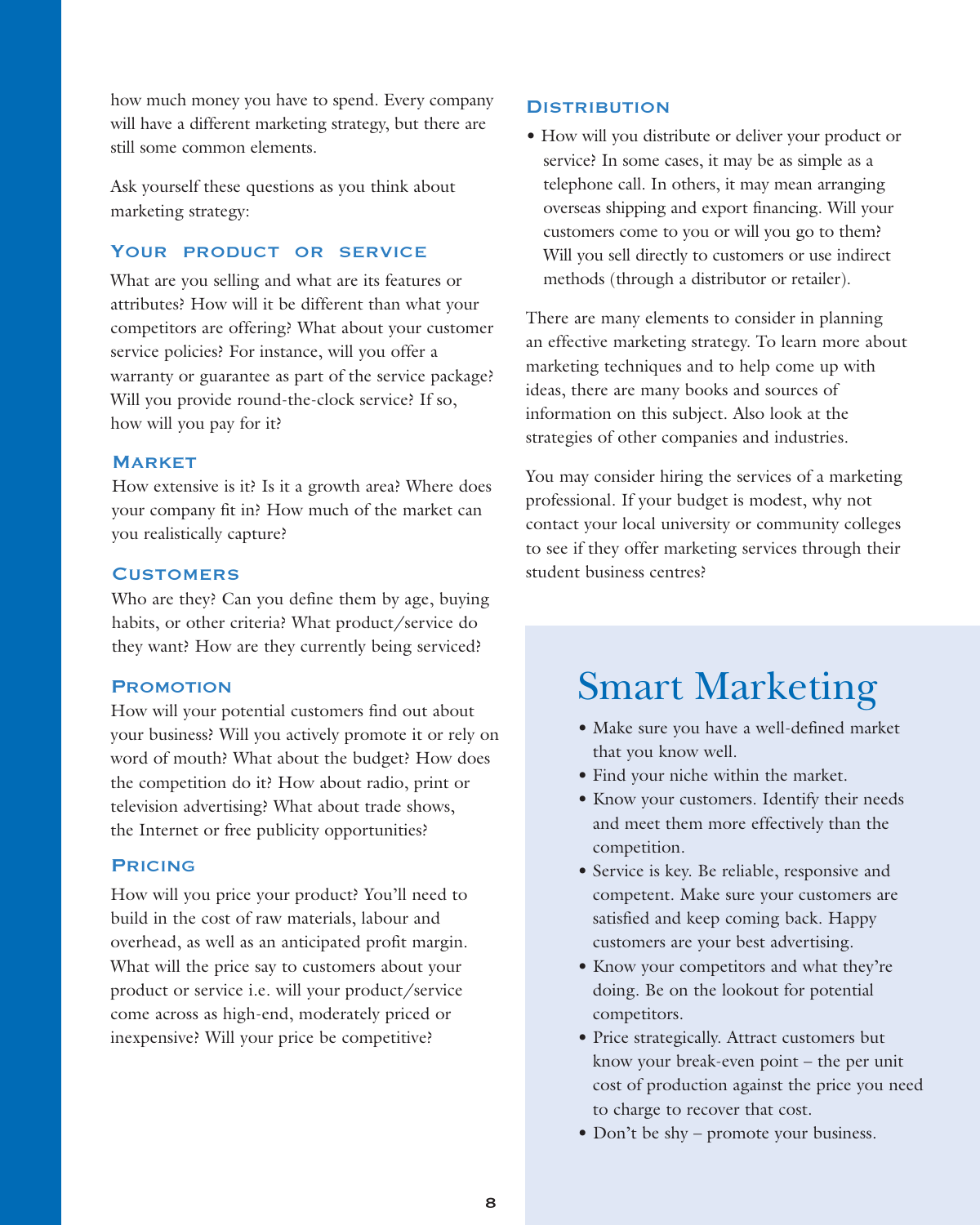

# Setting Up Your Business

There are basically three ways you can go into business for yourself:

- 1) create a new enterprise;
- 2) take over an existing business;
- 3) buy into a franchise operation.

While there are advantages and disadvantages to each, the focus of this booklet is creating a new business.

When you establish a new business, you can organize it for legal purposes as a sole proprietorship, a partnership or a corporation. (See chart on page 10.)

Selecting the right structure for your business will depend upon a variety of issues, such as tax implications and the degree to which you want to risk your personal assets in the business. To set up one of the structures, contact the appropriate provincial ministry or federal government department. Enlist the assistance of a lawyer or accountant.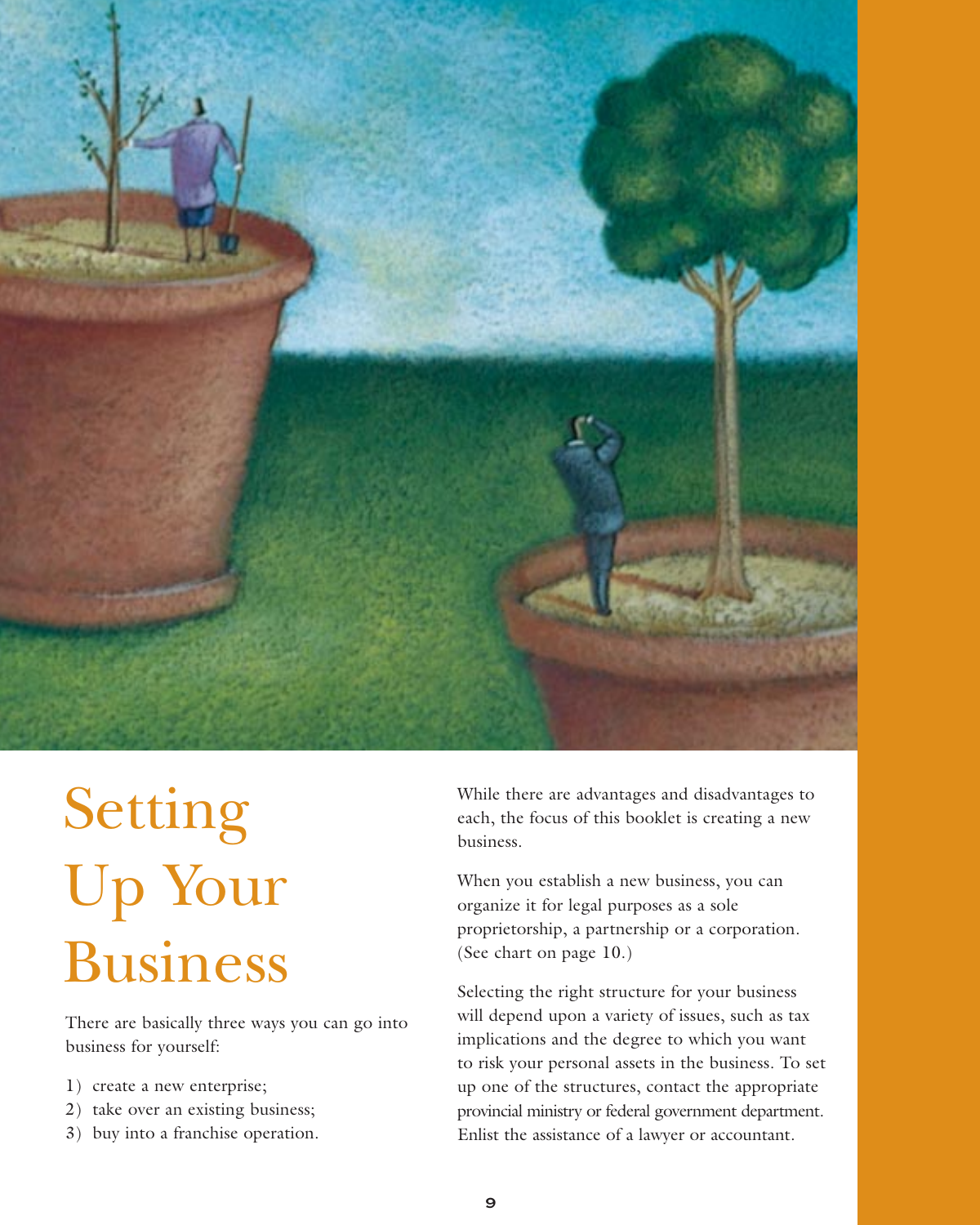# Which Structure is for You?

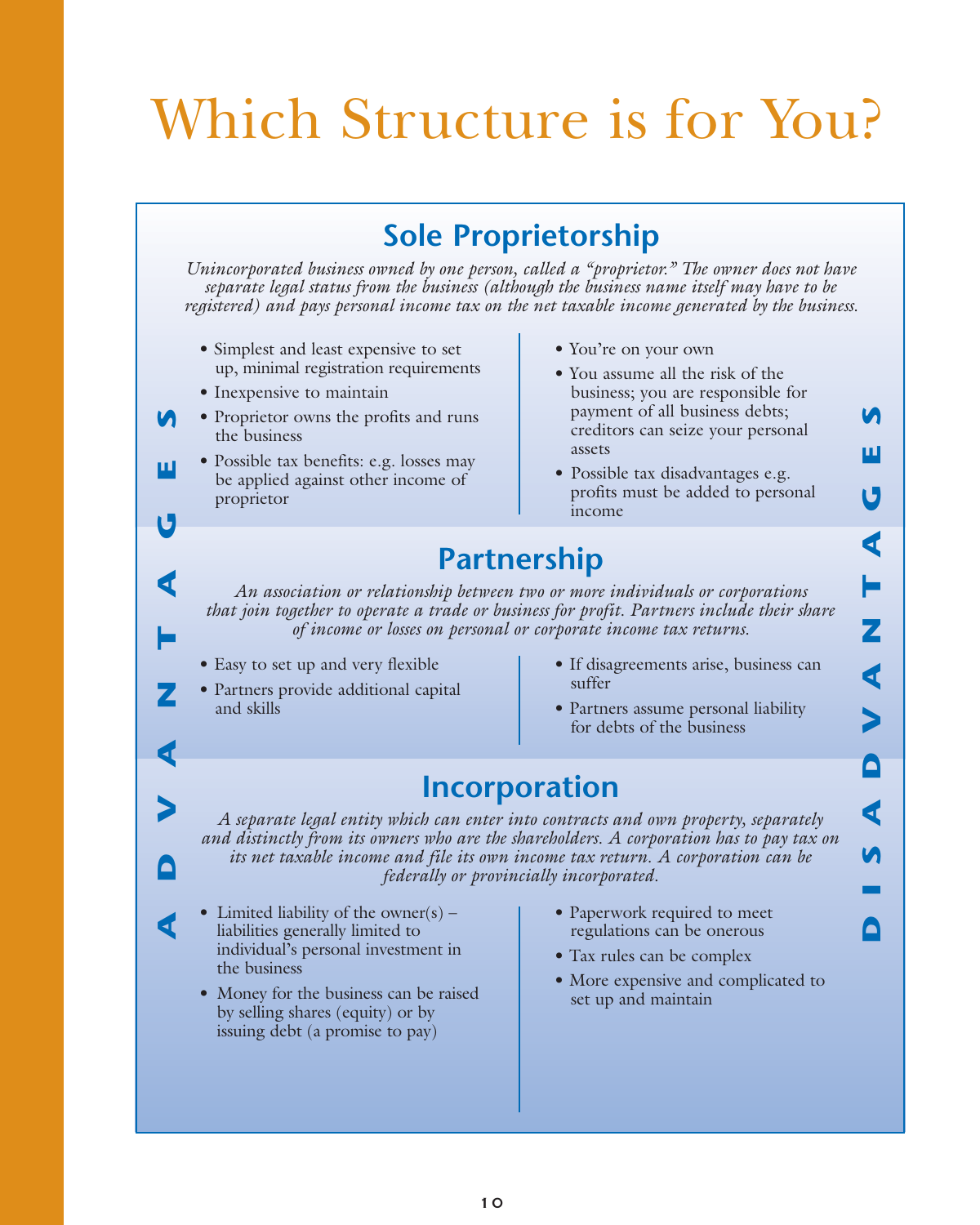# How Will You Operate?



The planning phase for a new business must also take into account getting it ready for day-to-day business. Here is a checklist of things you'll need to consider.

### **Office and Location**

Where will your business be located? Where will you provide your product/service? Will you go to your customers or will they come to you? Some businesses rent or buy space in a building, some share with other businesses, while a growing number of others operate from home. Ultimately, a location will depend on the needs of your business, where your customers and competitors are, and such things as taxes, zoning restrictions, noise and the environment. For certain types of businesses, an appropriate location is critical.

### **Equipment, Supplies and Materials**

No matter what business you're in, you'll need some or all of the following items: office furniture, telephones, a fax machine, computer, software, printer, modem, other office machines (e.g., photocopier), and stationery. For some businesses, you'll need to consider what raw materials will be

required to produce your product or how much inventory you'll need.

### **Financial Management**

Good bookkeeping procedures are critical to a successful business, and they should be in place before you begin. Bookkeeping is the process of maintaining your accounts. Your accounts tell you how much money your business owes, how much it's owed by others and your earnings. In addition to helping you measure your progress, they enable you to comply with federal, provincial and local tax codes. Revenue Canada, for example, requires accurate records of your company's expenses and income. The provincial government requires accurate records of your corporate payroll and employee deductions. You may also have to tabulate provincial sales tax, Goods and Service Tax (GST), workers' compensation, Employment Insurance and Canada Pension.

Internally, accurate records help you plan for your company's growth and determine trends in your business. Which customers are contributing more to your company than others? Why does it cost more today than yesterday to generate the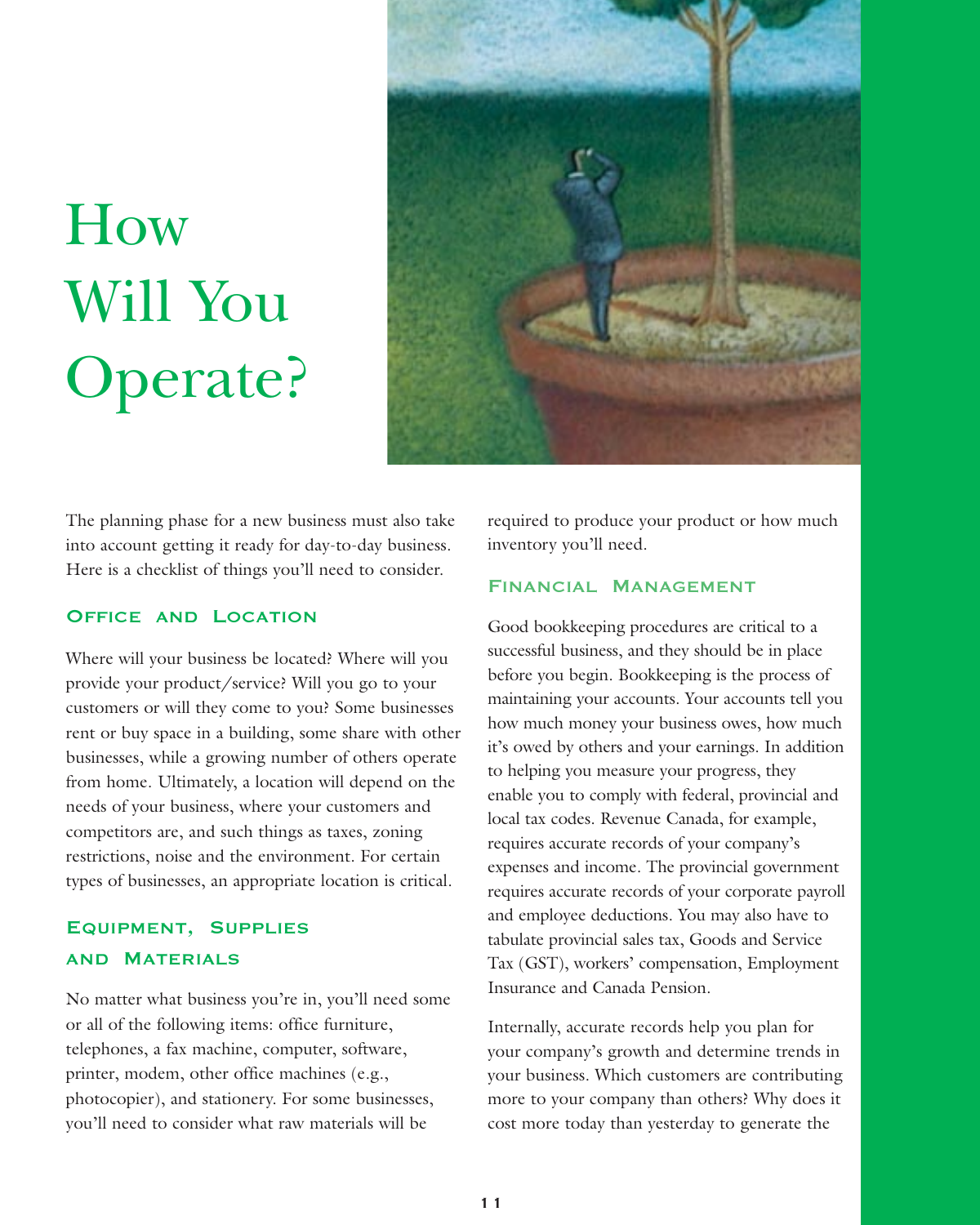same amount of revenue? Why did revenues go up this month compared to the same month last year? Finally, with accurate financial records, you can tell if your business is meeting the objectives set out in your business plan.

There are many computer software programs available to help make bookkeeping and accounting easier.

Just to recap, you'll need to:

- Keep track of day-to-day operations (financial statements)
- Track your statements to know how you're doing and if you should make adjustments (financial analysis)
- Plan for the future (financial forecasting)

### **Employees**

You may need employees immediately or wait until the business is established before you hire people. In either case, employees present a number of issues – qualifications, compensation, training, salaries and benefits, payroll, taxes and accounting, and employment legislation. And getting the right people to work with is important – try to hire people to complement your skills.

### **Company Name and Identity**

You need to choose a name for your business, ensure that it is not already in use, and register it. You also need to consider the image you wish to project on your business cards, signage, invoices, envelopes and letterhead.

### **Legal Issues**

Do you need any licenses and permits to operate? What regulations must your business abide by? Legal issues vary by business, municipality and province. Governments and organizations such as chambers of commerce and boards of trade can provide general information, but you may need to consult with a lawyer.

### **Insurance**

What about insurance? Although it will vary depending on your business, you will typically need to purchase some type of insurance for liability, property or even business interruption.

### **Advisers**

Most business owners know they can't do everything. You'll probably need professional advisers in areas such as:

- accounting and taxation
- government regulations (e.g., labeling, import quotas, and health and safety standards)
- banking and financial services
- marketing and advertising
- insurance brokerage
- the law (e.g., leases, patents, trademarks, copyright)
- technology (e.g., installing and servicing computer systems and other technology)

### **online Business**

Getting on the Internet can open up new market opportunities by expanding your customer base. Deciding whether or not to have a presence on the net depends on a company's goals and whether it makes business sense. Some businesses may want an online presence merely for exposure and to provide information, while others may want to engage in online selling. It's also a good idea to see what the competition is doing – if they have a web presence, your company might be wise to get online.

## Did You Know?

Canadian households spent \$2.4 billion shopping on the Internet in 2002

Source: Stats Canada, The Daily, *E-commerce: Household Shopping on the Internet (2002)* December 2003.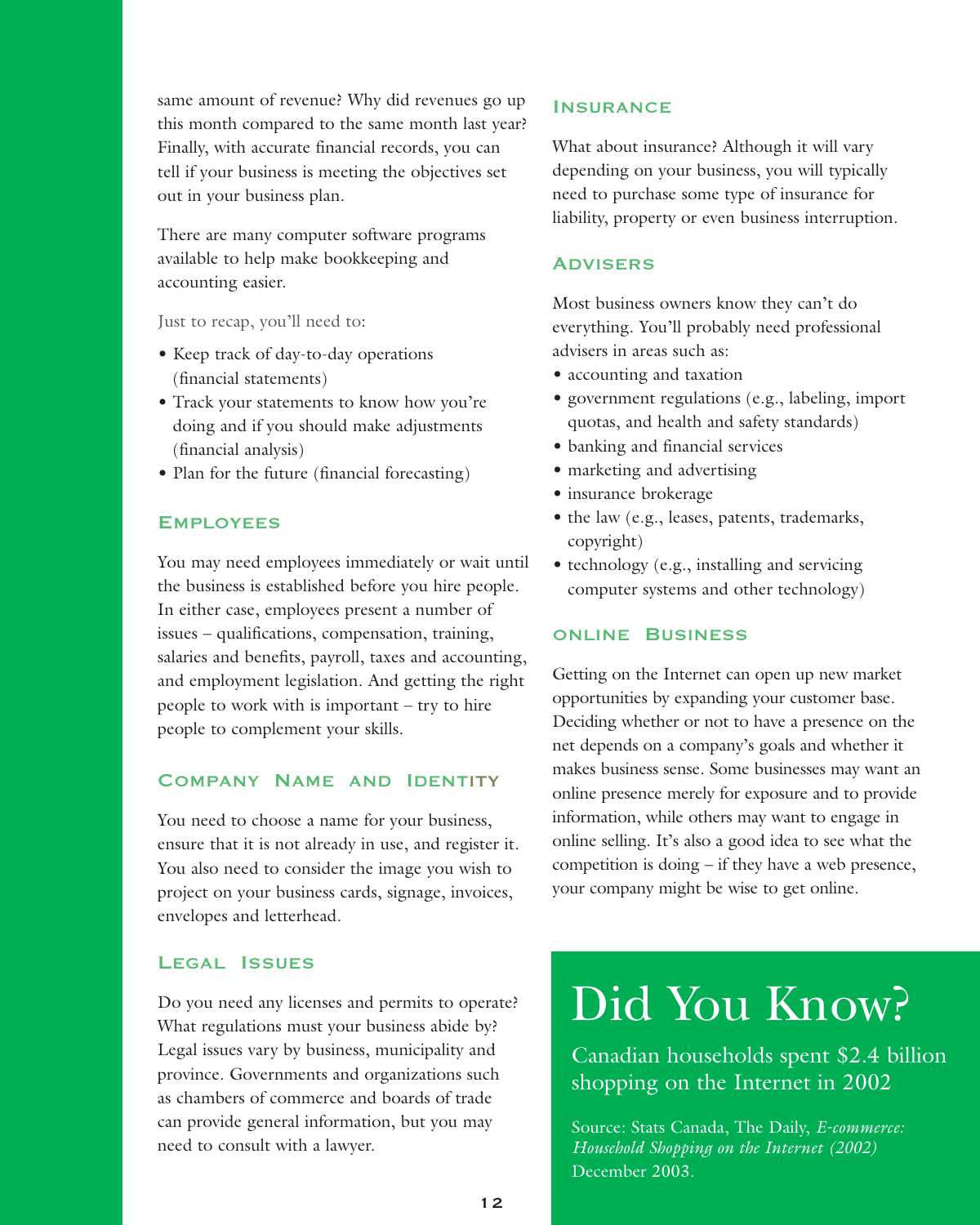

Your Roadmap: The Business Plan

Proper planning for your business – financial, operational, marketing, managerial – is key to turning your idea into reality. What vision do you have for your business? What are its aims, objectives and long-term goals?

To articulate your vision, it is very important to take the time to put your thoughts and intentions down on paper. You do this by creating a work plan or plan of action, otherwise known as a business plan. A business plan can be as detailed or as informal as you decide. Think of the business plan as a tool for helping you chart the course for your company. It's a roadmap showing how your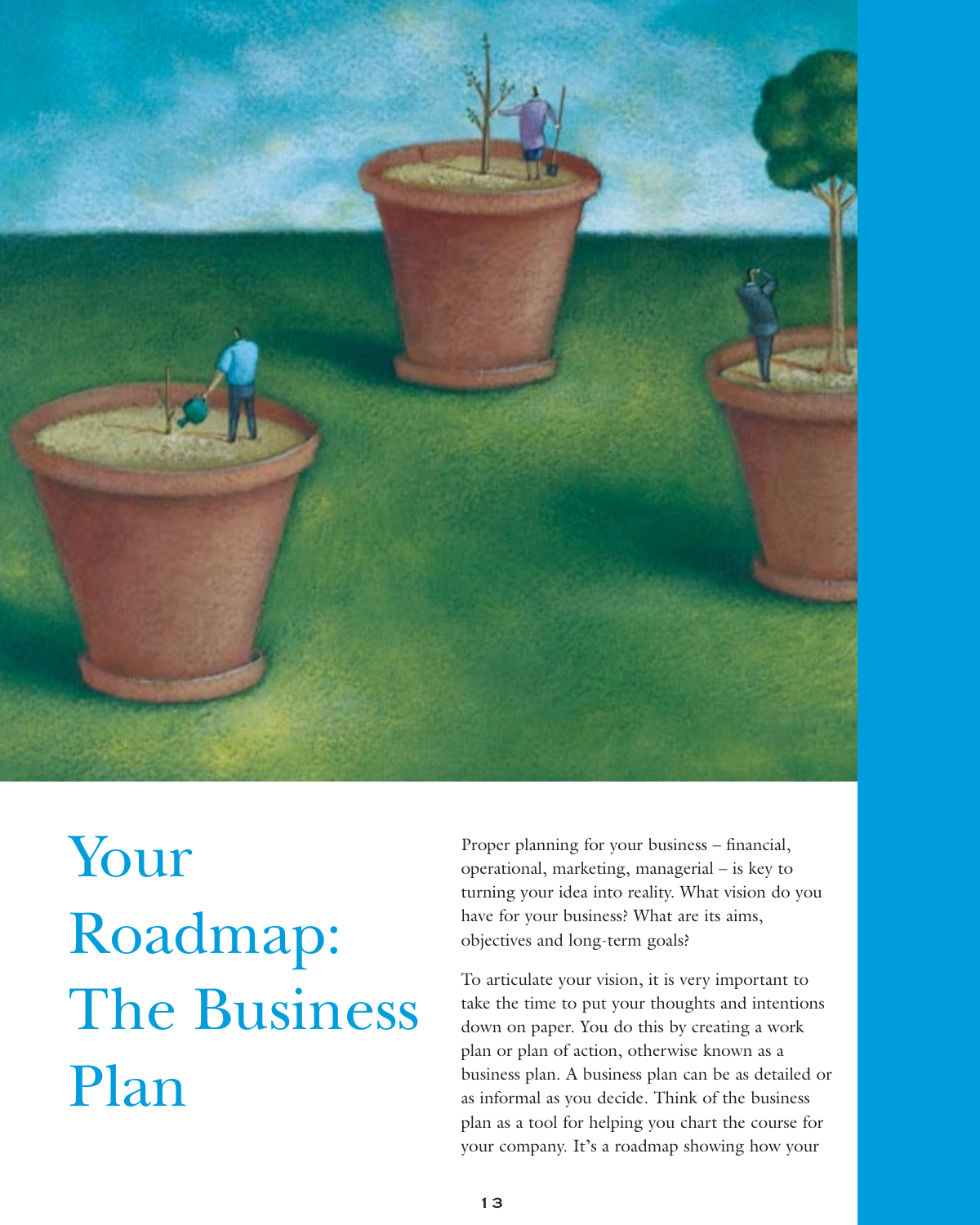business will get from Point A to Point B (where it is going and how it will get there). A written or typed document, it explains your overall strategies and objectives in words and numbers.

In your business plan you should detail:

- how the company will be managed and owned
- product(s) and/or service(s) you will offer
- materials and resources you'll need
- potential strengths and weaknesses of your company
- your company's short and long-term plans
- the market and industry into which your business is directed (including suppliers, customers, competitors, threats, opportunities)
- marketing, sales and production plans
- operating costs
- amount, sources and types of financing it may require, including personal resources you may need to tap into
- sales and cash flow forecasts

There is nothing mysterious about preparing a business plan. You may require the assistance of an accountant, a lawyer, or another adviser or business person. Ultimately, however, the plan should reflect your own thinking – you need to go through the thought process of understanding and planning for all aspects of your business. It is an important term of reference for you at the outset and on an ongoing basis in the future. Remember, business planning is a continuous process.

Business plans are often crucial when it comes to borrowing large amounts of money as many lenders and investors will want to see one. Many financial institutions and other organizations offer free information kits and computer software to help you write a business plan and project a cash flow forecast. If you are preparing a business plan to obtain financing we have outlined typical components for your plan on page 15. Here are some additional tips:

- Get straight to the point, be honest and use plain language.
- Be concise about where you want to take your idea and how you will achieve your goals. Keep it brief.
- Use tables, charts, graphs, illustrations as necessary.
- Explain and substantiate any assumptions you make about future income, annual revenue and their sources. Establish realistic break-even points.
- Use the body of the plan to tell the basic facts and use appendices for details such as financial statements or management biographies.
- It should be professionally packaged word processed and securely bound.

# Tip:

The business plan is a working document – revisit it regularly; use it to monitor your company's progress and revise it accordingly.

Construction of the construction of the construction of the construction of the construction of the construction of the construction of the construction of the construction of the construction of the construction of the co

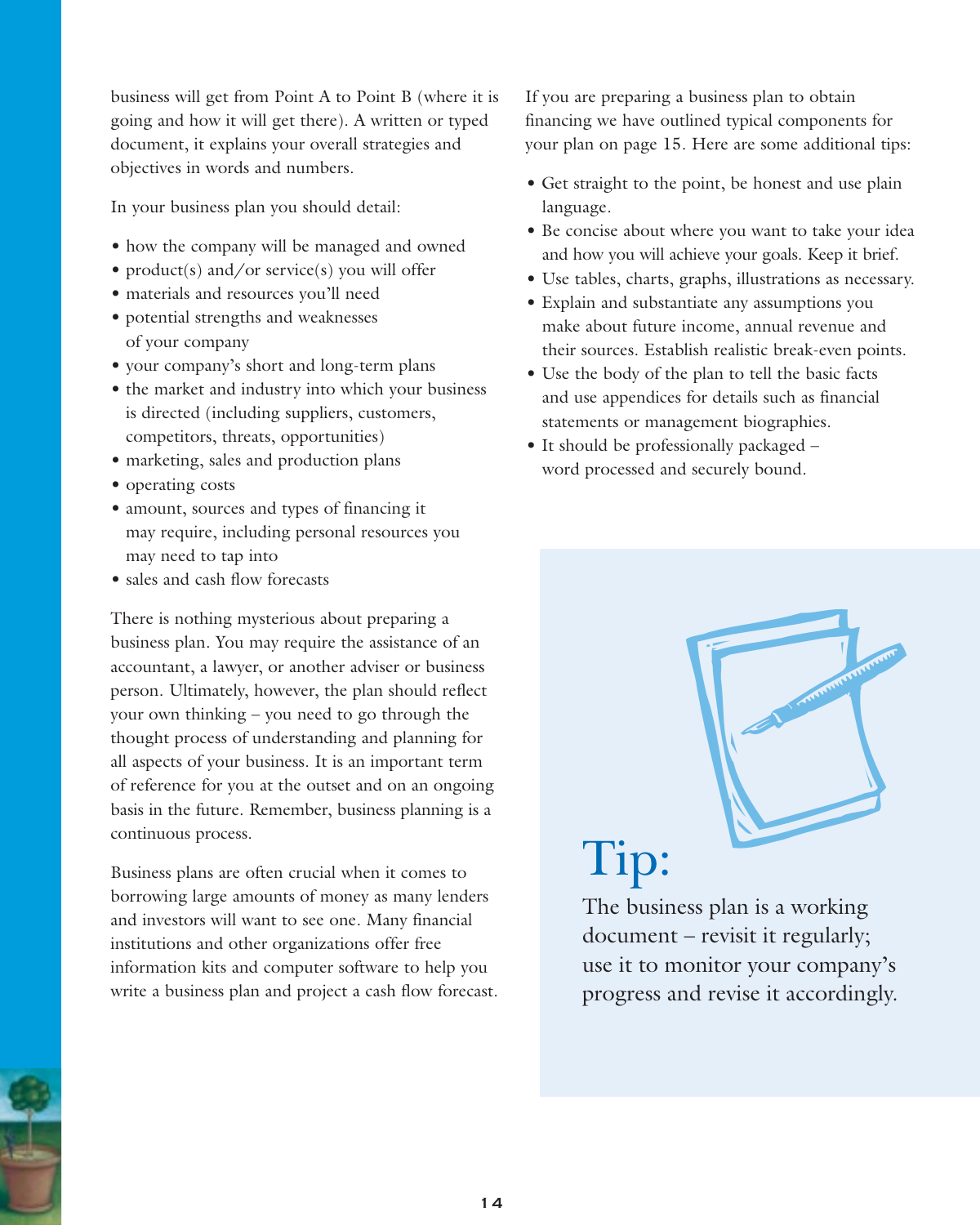# A Typical Business Plan

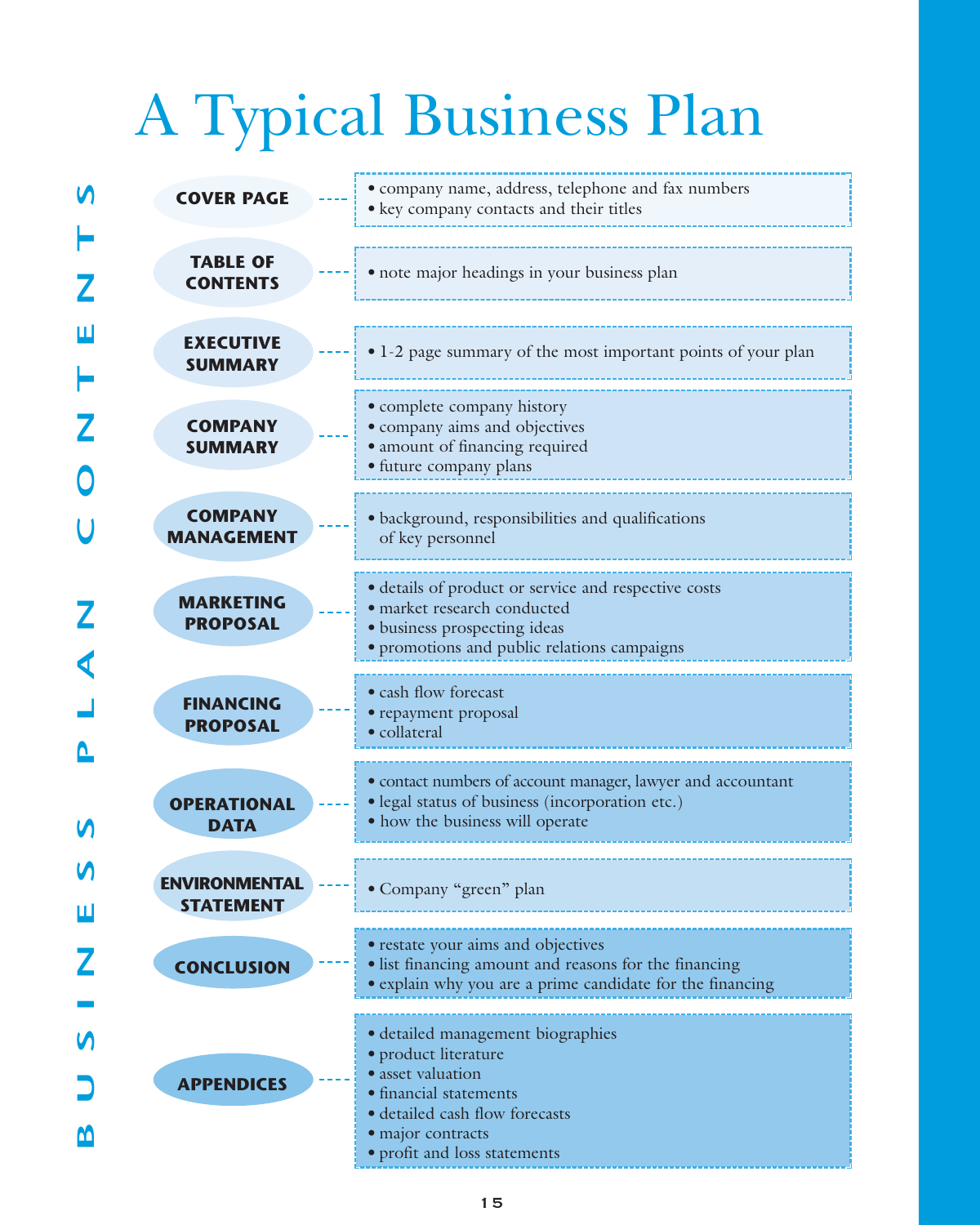

# The Money You'll Need

Money (also referred to as capital, funds, and financing) is a critical factor in starting a business. You will need "seed money" to launch the business to cover costs such as vehicles, equipment, machinery, land, building, fixtures, and supplies. You'll also require money for your daily operating expenses – inventory, rent, taxes, salaries and wages, advertising, utilities, etc.

You can finance your business through debt (borrowed money) and equity (invested money). The type of financing you seek depends upon how much you need, how you plan to use it, how long you need it and how you'll pay it back. In most cases, a combination of debt and equity is the most effective way to go.

Debt financing and equity financing come in several forms and are used for a variety of purposes.

### **Debt Financing**

Debt financing is money you borrow to run your business. You must repay borrowed money in full, usually in installments, with interest. A lender incurs risk and charges a corresponding rate of interest based on that risk. The lender usually assesses a variety of factors such as the strength of your business plan, management capabilities, financing, and your past personal credit history, to evaluate your company's chances of success.

Many new businesses started in Canada use financial institutions (banks, trust companies, credit unions and caisses populaires) for debt financing. Other sources include family and friends, suppliers and equipment manufacturers, government agencies, third-party leasing companies and other financing organizations.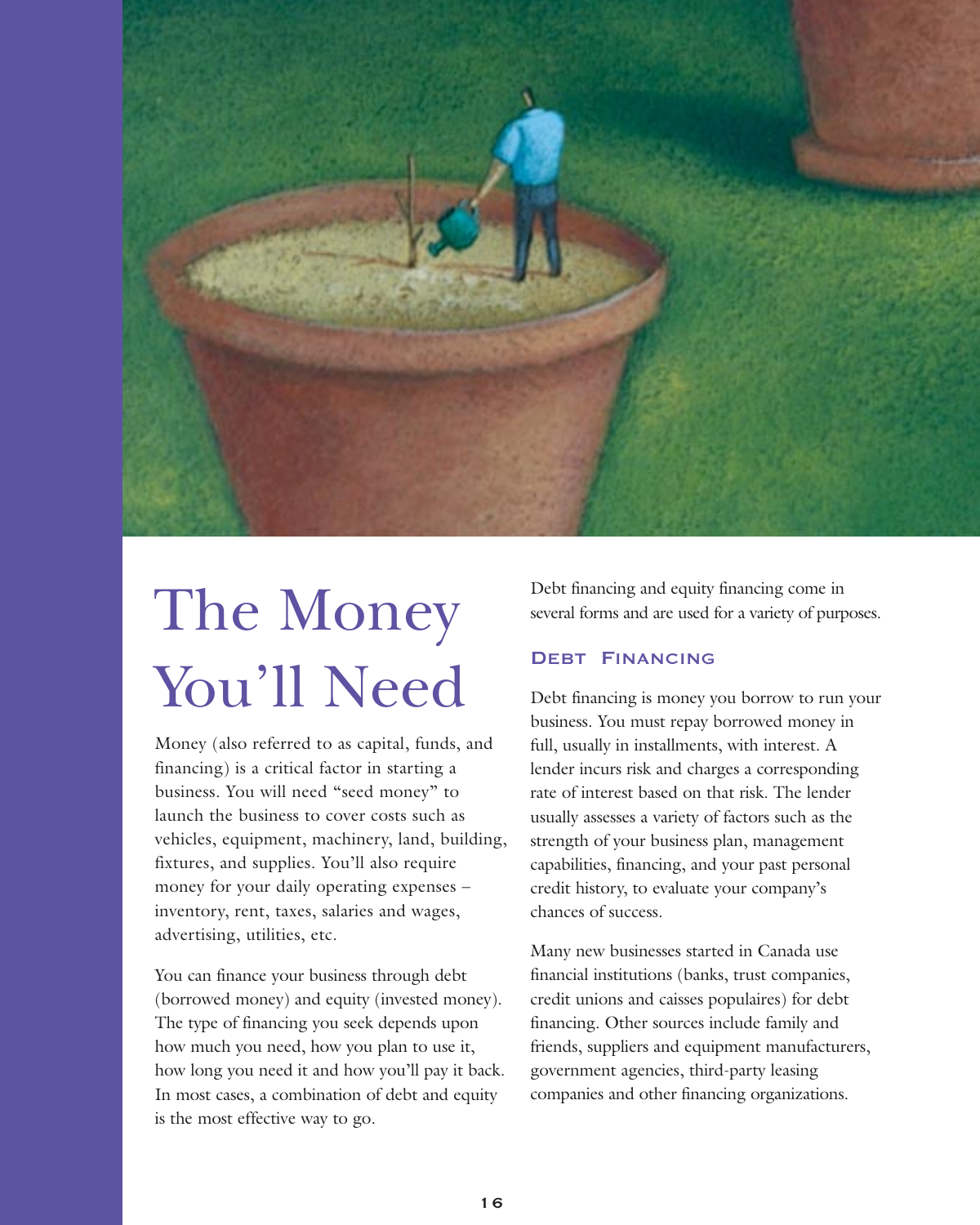Types of debt financing include demand loans, lines of credit, credit cards, term loans, leasing and supplier credit. Remember to shop around and compare terms, costs and flexibility. Let's look at each one...

### **• Demand/Short-term loan**

A demand loan is usually a short-term loan that carries a floating rate of interest (it varies according to the prime rate). Business owners use short-term loans to cover cash-flow shortages, to purchase inventory, or to take advantage of supplier discounts. The loans are usually repaid within 30 to 180 days. A short-term loan is secured by a personal guarantee or company assets, or it may be extended solely on the basis of the company's financial statements, track record, and ability to repay the loan. By definition, a demand loan can be called at any time. This means you must pay back the loan on demand from the lender.

### **• Line of credit**

Also called an operating loan, a line of credit provides a business with money to cover day-to-day expenses. As funds are used, the established credit line is reduced. Your line of credit is replenished when you make payments towards it. Like a demand loan, it's usually secured by assets, receivables, inventory, or other means. The loan has a limit and you pay interest only on the amount outstanding, usually on a daily basis.

### **• Credit cards**

Actually a type of short-term operating loan, they allow you to make relatively small purchases today and pay for them later. As long as you pay off your credit card every month, you pay no interest on the loan. (You may have to pay an annual fee for the card.) Many financial institutions provide credit cards designed for small businesses. These cards help you keep track of your day-to-day spending and expenses and relieve you of some time-consuming bookkeeping. Several banks and other financial institutions have recently introduced a number of card-based products that access business lines of credit.

### **• Business term loan**

It provides medium- to long-term financing to cover some or all of the cost of capital equipment, expansion, or renovation of buildings. Term loans are usually secured by the asset being financed, and they come with different repayment schedules, interest rates and periods, depending on the purpose of the loan.

### **• Leasing**

Unlike a loan, leasing is like a long-term rental. At the end of the lease, you don't automatically own the asset – you have the option to buy it at its residual value. A lease requires little or no money down and is an alternative to purchasing such items as cars, machinery or office equipment. By leasing instead of buying, your business can usually write off the monthly lease expenses.

## What is collateral?

Providers of debt financing often require collateral in the form of personal or business assets to secure the loan. An asset is simply anything of measurable value, like equipment, facilities, real estate, savings, investments, your house, inventory or receivables. Unlike equity capital, whose providers acquire a share of your business and expect a return on their investment as the value of their share increases, debt capital must be repaid whether or not your business grows. If your revenues fall, you could run into cash-flow problems as you try to repay your loans.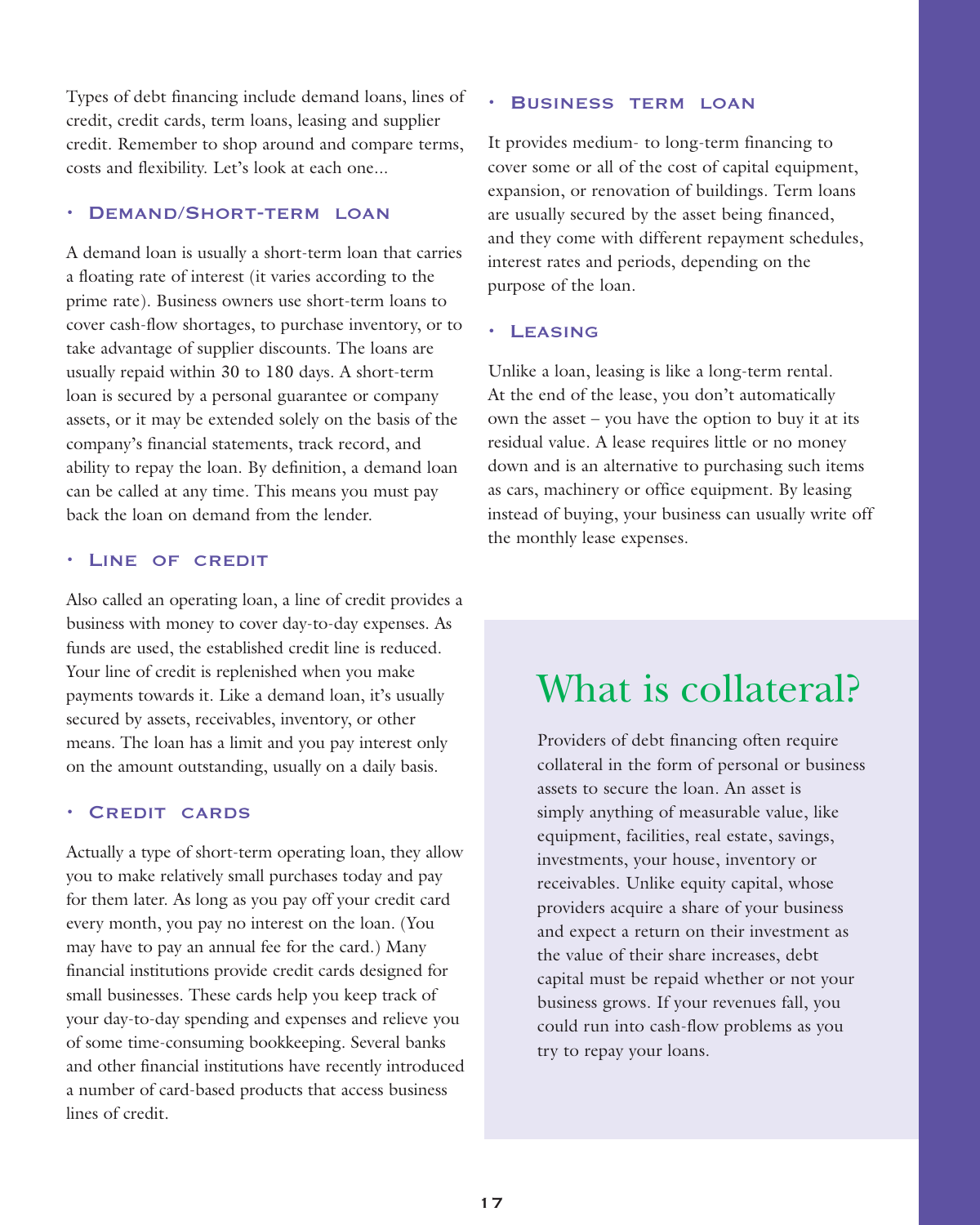### **• Supplier credit**

Many manufacturers of cars, machinery or computers have developed credit programs that are variations on debt financing. They provide the goods; you pay for them, with interest, over a specified period. In addition, some suppliers will offer various terms of sale, letting you take three months to pay, for example or they may offer discounts for prompt payment.

### **Equity Financing**

**Equity financing** is accumulated from savings and investors. Outside investors typically receive a portion of your company equity (ownership) in return for their investment.

The most likely sources of equity financing for startups are yourself and people you know. It's not easy to attract investors to a new business. No matter how sure you are that your business will succeed, others will not always share your confidence. Without a track record of steady earnings from the business, you have only your enthusiasm, character and talent – and of course, your business plan – to persuade them to invest in your idea.

**• Personal savings:** Many entrepreneurs invest their own savings when they start a business. It makes sense as your own money is the most readily available. If you invest your own money in the business, other people will feel more confident about investing theirs.

**• Love Money (Friends and relatives):** Many entrepreneurs rely on friends and relatives for at least a portion of their financing, either on a debt or equity basis.

**• Government:** Most governments in Canada operate programs to boost employment, training, or technology transfer. A government program may pay some or all of your costs of developing a new technology, for example, or training new employees.

## Credit rating is critical for borrowers

Before a loan is approved, financial institutions check your credit rating and the credit capacity of your business. They do this through the help of a credit bureau. Canadians who have borrowed money have established a credit history that reflects their repayment habits. This information is gathered from public records and lenders such as financial institutions, department stores and gas companies. If you plan to apply for a loan, it will play an integral role, so you should make sure your credit history is accurate. You can obtain your own credit history by contacting the bureaus directly. For instructions on obtaining your credit record, contact:

Equifax Canada Inc. at 1-800-465-7166, www.equifax.ca;

Trans Union Consumer Relations Department at 1-866-525-0262 or 1-877-713-3393 (residents of Quebec), www.tuc.ca; or Northern Credit Bureaus Inc. at

1-800-532-8784 (www.creditbureau.ca)

**• Informal Investors ("Angels"):** They are often seasoned professionals looking to put their money into promising businesses, hoping to earn a larger return on their investment than through more traditional methods. Usually, angels want to play an active role in the management and/or strategic planning of the business they invest in. Your own professional advisers such as lawyers, accountants, and bankers can often direct you to these informal investors.

### **Equity for existing businesses**

Once you get your business going, you may want to raise more money to pay for its expansion or for other purposes. Equity financing at this stage is available from additional sources, including:

#### **• Retained earnings**

As your business begins to generate a profit, you can use the money to pay for its continued growth. Most growing businesses combine their retained earnings with other forms of equity and debt financing as they expand.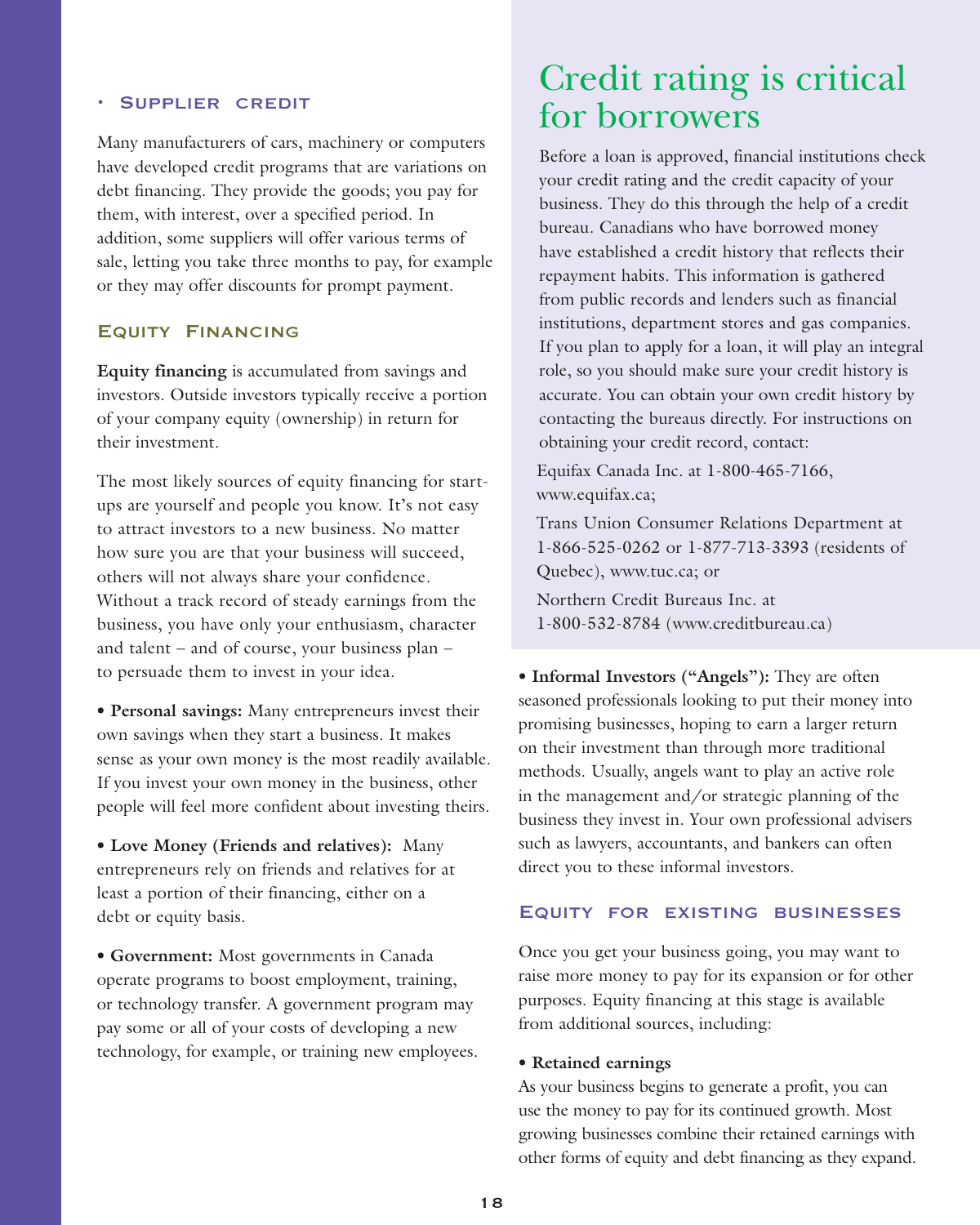### **• Venture capital**

Venture capital is typically targeted at high growth, high-tech sectors.

Firms providing capital for ventures offer financing in exchange for ownership in the company. Venture capitalists generally prefer to see a business in operation before they put their money behind it. They expect a healthy return on their investment, often generated when the business starts selling shares to the public.

### **• Going public**

Once again, this option is available primarily to fast-growth companies. This is when you offer and sell equity interests in the company (e.g., shares, warrants, options) through a stock exchange or broker network. Going public involves a rigorous process of regulatory compliance and promotion.

# Where does the money come from?

- Research shows that 49% of the small- and medium-sized businesses in Canada rely on banks and other financial institutions to provide them with business debt financing (whether for start-up, expansion or ongoing funding).
- Other sources of financing include: personal loans (14%)
	- retained earnings (31%) business credit cards (26%)
	-
	-
	-
	- personal credit cards (33%) public equity (2%)
	-
- 
- 
- supplier credit (39%) government lending agencies/grants (7%)
- personal savings (35%) loans from employees, friends and relatives (10%)
- personal lines of credit (37%) non-related private loans (5%)
	-
- $-$  leasing  $(16\%)$   $-$  venture capital  $(2\%)^*$
- \* Angel Investment = 4% according to Statistics Canada Survey 2000. Venture Capital = 1% according to Statistics Canada, *Survey of Suppliers of Business Financing*, 2002.

Source: Statistics Canada, *Survey of Financing of Small- and Medium-Sized Businesses, 2002*.

# Financing tips

- Develop a long-term financing strategy.
- Find financing to suit your business.
- Use all your contacts friends, family, and other entrepreneurs for advice
- Be prepared to walk away from a deal you don't like. If it's too expensive, too restrictive, or too unwieldy, the option may not make sense.
- Consider the various ways to find financing. Payments in advance, for example, can provide a cushion to get you through a production period.
- Regard your lenders as suppliers. They want your business as much as you want their product, which in this case happens to be money.
- Re-examine the capital structure of your business from time to time to make sure it is still appropriate. The proportion of bank financing, owner's equity, and private investment, for example, may rise or fall, depending on the circumstances.

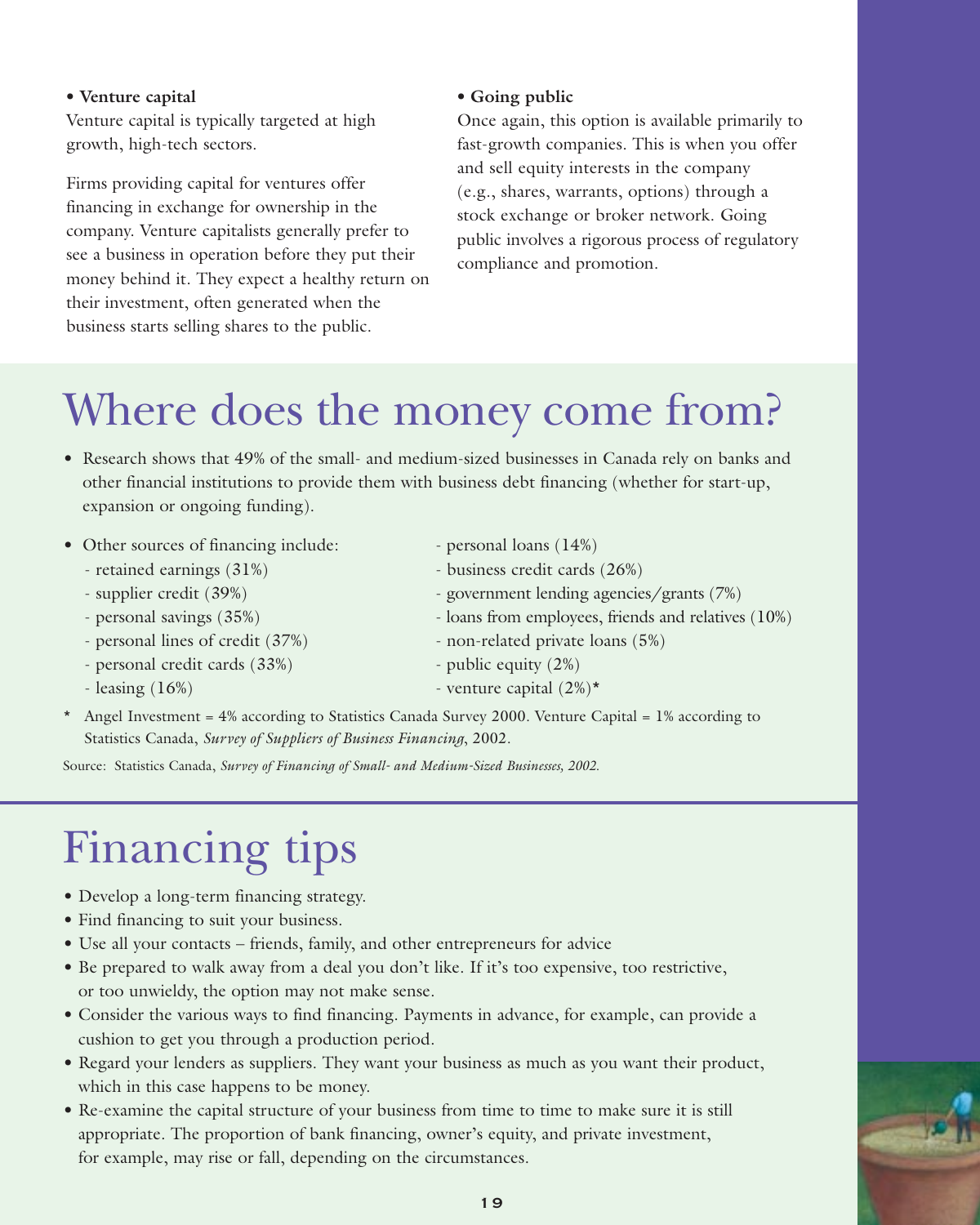

# Maintaining A Healthy Business

Building a business is truly an exciting prospect. Once your business is up and running, the challenges certainly don't stop. Here are some tips for maintaining a healthy business:

- Running a small business is a life-long learning process. Nothing will remain static; it's a day-today balancing act. Know where you're going and constantly keep on top of things. With the right tools and knowledge you will be better able to manage change.
- Develop and maintain good relationships with your lenders, suppliers, associates and employees. Communication is key to building solid relationships.
- Be upfront. If you run into a cash flow problem and can't meet a payment or pay an invoice, take the initiative with your lender or supplier. This will build a stronger rapport. Broken promises erode trust.
- Look after daily financial tasks such as bookkeeping: your business depends on it. Update your lenders regularly on your financial situation.
- Maintain a realistic cash flow forecast and use it for loan requests as well as a business tracking document that can alert you to any unforeseen problems. When making cash flow projections, be sure to note the outcome of any possible business scenarios you may encounter (e.g., What if the demand for your product decreases? What if business is better than expected? How quickly will you expand?)
- Pay all accounts on time and avoid bad debt situations, such as bounced cheques or not paying off credit cards.
- Be realistic about the amount of work you take on and your yearly and long-range (five-year) business plan. Many small businesses lose heart when large profits don't automatically materialize. Another trap is business overload and not being able to deliver a quality product on time.
- Review your business plan, including your marketing strategy, regularly. Fine tune as necessary.
- Be prepared to make quick, tough decisions.
- Do not hesitate to obtain any advice or additional assistance.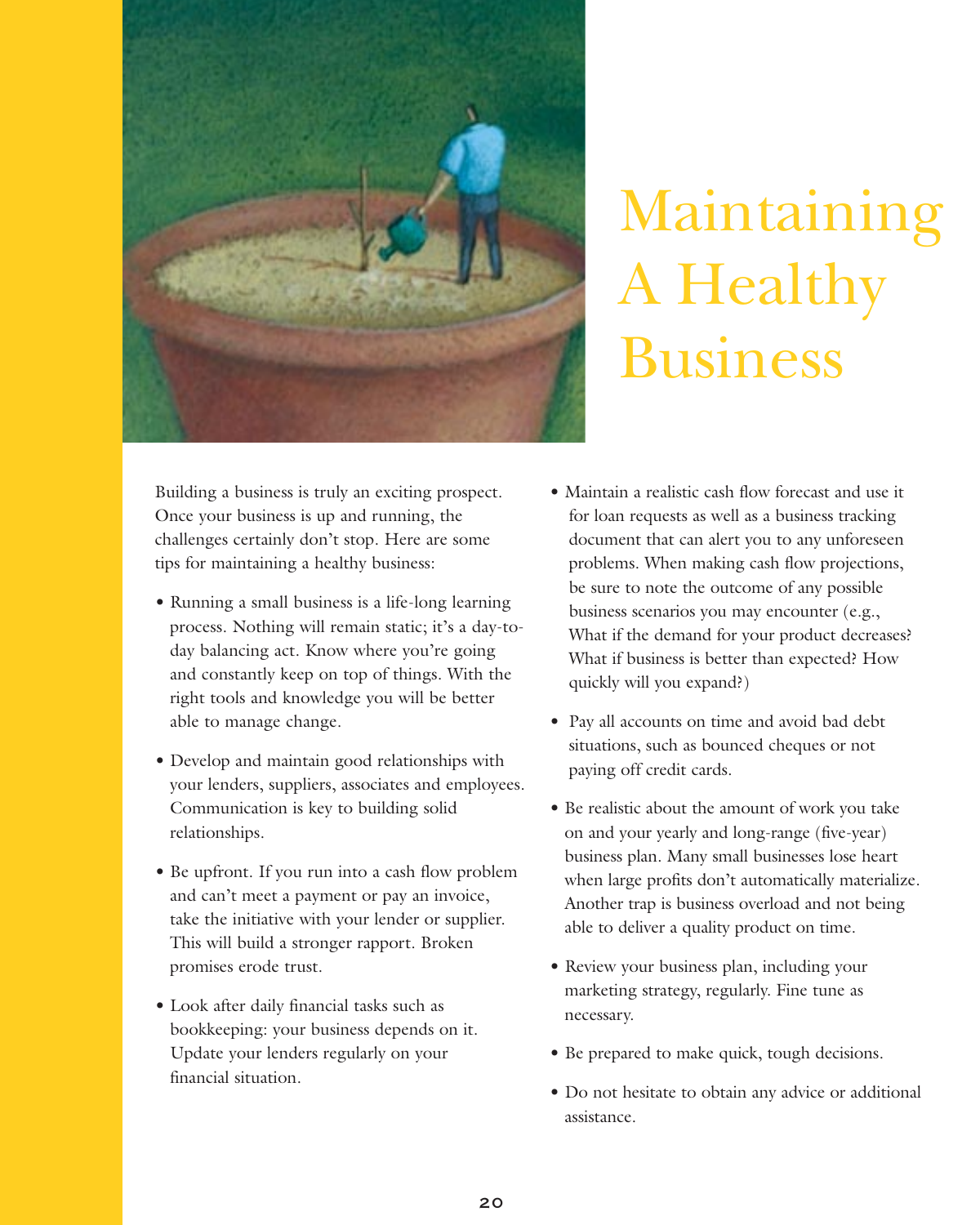### Top 10 Checklist for Start-ups

- 1. Are you ready to start a business? Know what you want and understand what's involved, including the personal sacrifices. Be willing to devote long hours to your endeavour.
- 2. Have you done your homework? Conduct research to ensure there is a need for your product or service. Be sure market conditions can support your business. Talk with friends, family, and advisers to obtain business information. Government agencies, trade associations and other organizations offer services and programs to help get businesses started (page 22).
- 3. How will you utilize your skills and compensate for your weaknesses? Evaluate your personal qualities and skills. Use your talents and recognize the areas you need help with.
- 4. What form will your business take? Decide on a structure incorporation, partnership or sole proprietorship.
- 5. How will you promote and market your business? Just how are you going to distinguish yourself from the competition?
- 6. What is your pricing strategy? What does the price say about your product (and its quality versus the competition)? Think about what you'll charge people for your product/service. Estimate your break-even point and revenues.
- 7. Prepare a detailed business plan it's imperative.
- 8. What funding sources will fuel your enterprise? Secure sufficient financial resources for start-up and operations.
- 9. Where will you locate? Pick a business location that makes sense for you and your customers.
- 10. How will your business operate on a daily basis? How will you deliver your product or service and manage your business? Figure out what you'll need for the day-to-day smooth functioning of your business.

It's often said that the first year of a new business is the most difficult. Research shows that nearly half of all businesses disappear within three years of launching. To help you better prepare, these points are key to business success:

- good management
- adequate planning
- sufficient financial resources
- healthy cash flow
- controlled spending and the ability to collect money owing
- effective marketing
- a good product and service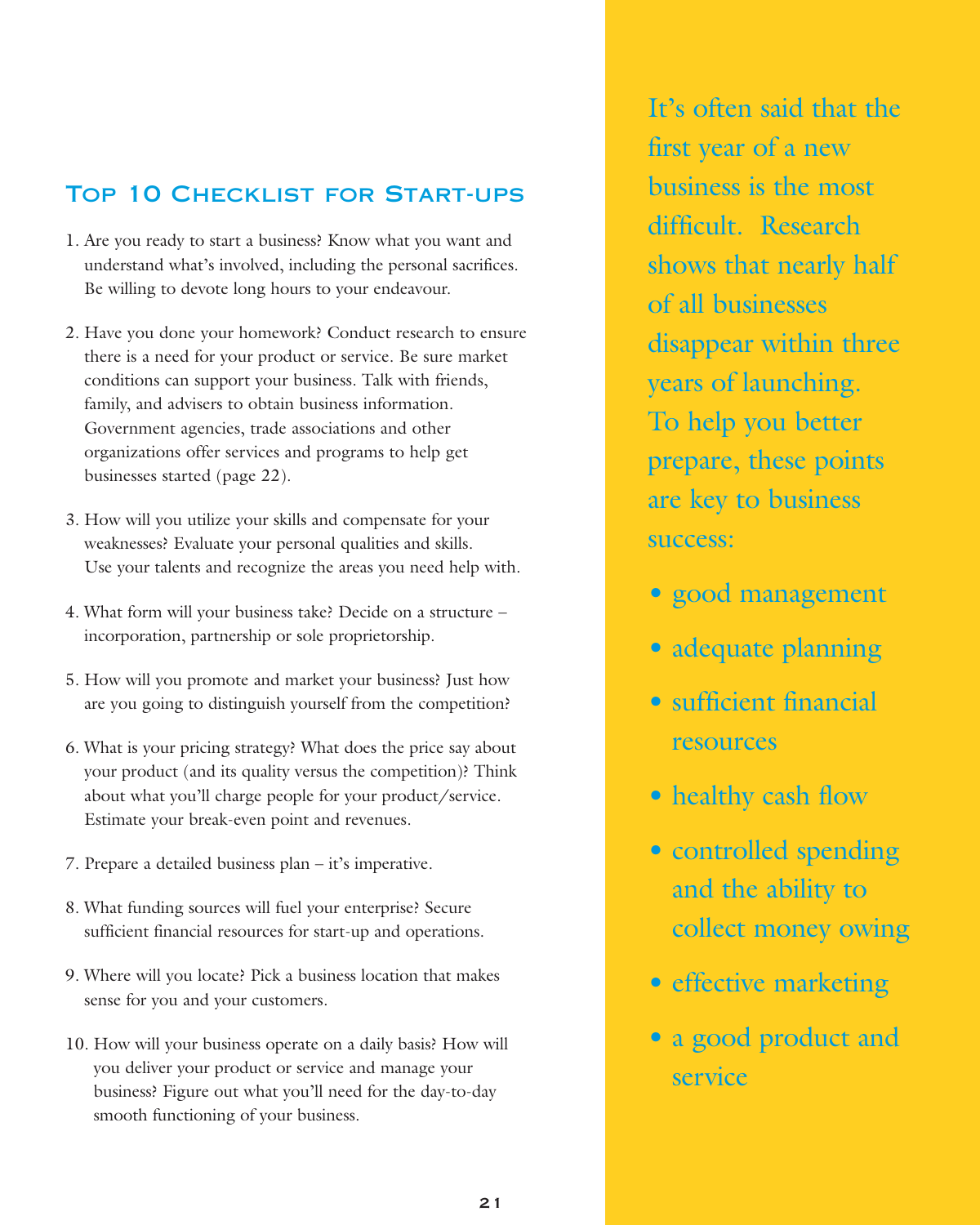# You Are Not Alone *helpful sources of information*

Small businesses are such an important part of Canada's economy, and there's an extensive network of organizations to prove it. Here you'll find a partial list of helpful organizations and contacts. Resources are plentiful – use as many as possible. A great starting point is Strategis (http://strategis.ic.gc.ca) – Canada's largest business information web site, a service of Industry Canada. It has a massive amount of information on every aspect of business and industry, and can direct you to helpful resources and organizations.

### **Financial Institutions**

Banks, credit unions, caisses populaires, trust companies and many other financial institutions offer financing, information, advice and a host of other services to help people start and manage their businesses. Here are some of the many such offerings: educational and planning resources such as seminars, workshops, computer software and CD-ROMs; credit cards for small business; lines of credit, overdraft protection, telephone banking, venture loans; payroll and cash management services, etc. Many financial institutions have programs specially geared to meeting the needs of exporters, students and young people, women entrepreneurs, high-technology or knowledge-based businesses, and aboriginal enterprises.

Contact a financial institution for more information or surf the Internet for products, publications and interactive tools online. The chartered banks have good small business sections on their web sites.

**BMO Bank of Montreal** www.bmo.com

**CIBC** www.cibc.com

**Canadian Western Bank** www.cwbank.com

**HSBC Bank Canada** www.hsbc.ca

**Laurentian Bank of Canada** www.laurentianbank.com

**National Bank of Canada** www.nbc.ca

**RBC Royal Bank** www.rbcroyalbank.com

**Scotiabank** www.scotiabank.com

**TD Canada Trust** www.tdcanadatrust.com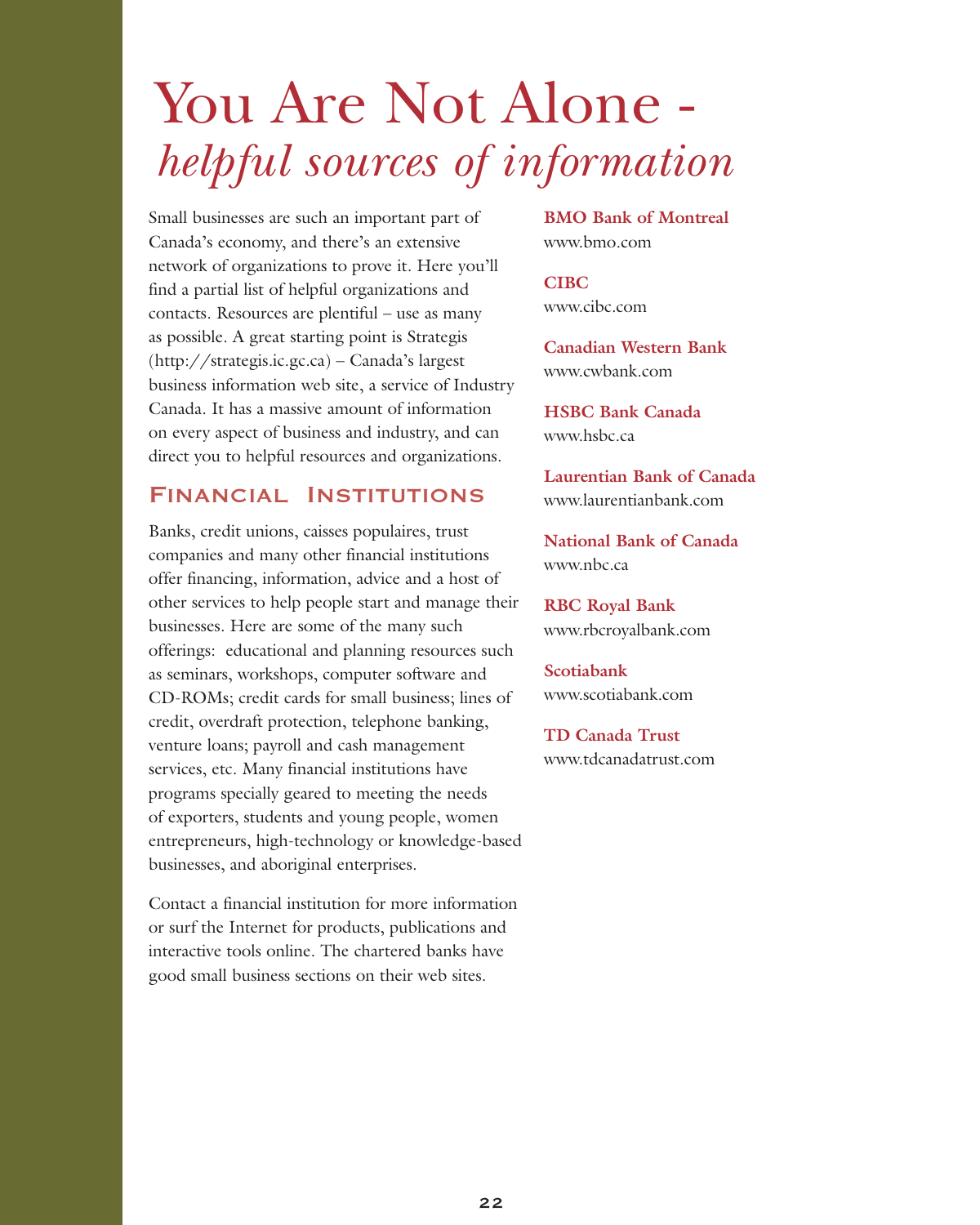## **Associations and Other organizations**

There are numerous trade and industry associations offering relevant information and support. We have noted only a few of these below – check your local telephone directory for associations and organizations in your area.

### **Aboriginal Youth Business Council**

www.aybc.org *Created by youth for youth, it offers support and resources specific to Aboriginal young entrepreneurs.*

### **Association of Collegiate Entrepreneurs**

1-800-766-8169, 416-304-1566, www.acecanada.ca *Non-profit organization servicing students interested in owning a business.* 

### **Canadian Association of Family Enterprise**

(416) 323-7800, www.cafeuc.org *Membership-driven organization that provides educational programs, peer advisory groups, mentoring, and networking opportunities to family-run companies.*

### **Canadian Chamber of Commerce**

(613) 238-4000, (416) 868-6415, for service in French (514) 866-4334, www.chamber.ca *National association which delivers programs and services (such as training and networking opportunities) to its members to help them improve their market performance.*

### **Canadian Federation of Independent Business**

(416) 222-8022, www.cfib.ca *National association that offers information and support to its members.* 

### **Canadian Franchise Association**

1-800-665-4232, (905) 625-2896, www.cfa.ca *Provides assistance to those seeking franchise opportunities, and offers publications with information on franchising.* 

### **Canadian Institute of Chartered Accountants**

1-800-268-3793, (416) 977-3222, www.cica.ca *Sets accounting and auditing standards, publishes material and represents the profession. Its web site provides information and answers accounting questions.*

### **Canadian Venture Capital Association**

(416) 487-0519, www.cvca.ca *Promotes Canadian business through the use of venture capital and through networking, research and education.*

#### **Canadian Women's Business Network**

(250) 751-2133, www.cdnbizwomen.com *Provides women-owned businesses with links to resources, information, services and support through a network of peers.*

### **Canadian Youth Business Foundation**

(416) 408-2923, 1-866-646-2922, www.cybf.ca *A non-profit, private-sector initiative designed to provide mentoring, business support and lending to young Canadian entrepreneurs.* 

### **Centre for Women in Business**

(902) 457-6449, www.msvu.ca/cwb *Provides support and information to women who own, or are considering opening a small business.*

### **Chambers of Commerce and Boards of Trade**

*Many communities have local chambers of commerce and boards of trade that serve as helpful resources for networking, information, seminars and workshops, referrals and other benefits. Check your local telephone directory (some also have web sites).* 

### **Entrepreneurship Institute of Canada**

1-800-665-4497, (519) 885-1559, www.entinst.ca *Distributes publications, videos, audios, software and CD's of interest to entrepreneurs.* 

### **L'Association des Services d'aide aux jeunes entrepreneurs du Québec (SAJE)**

www.sajemontrealcentre.com

*In more than 100 locations throughout Quebec, SAJE offices provide services aimed at young people aged 18 to 35 who wish to explore the potential of their own business project or to improve the development possibilities of their business.* 

#### **Retail Council of Canada**

1-888-373-8245, 416-922-6678, www.retailcouncil.org *National trade association that offers information and support to its members, many of whom are small retailers. A sister association is Le Conseil quebecois du commerce de détail.*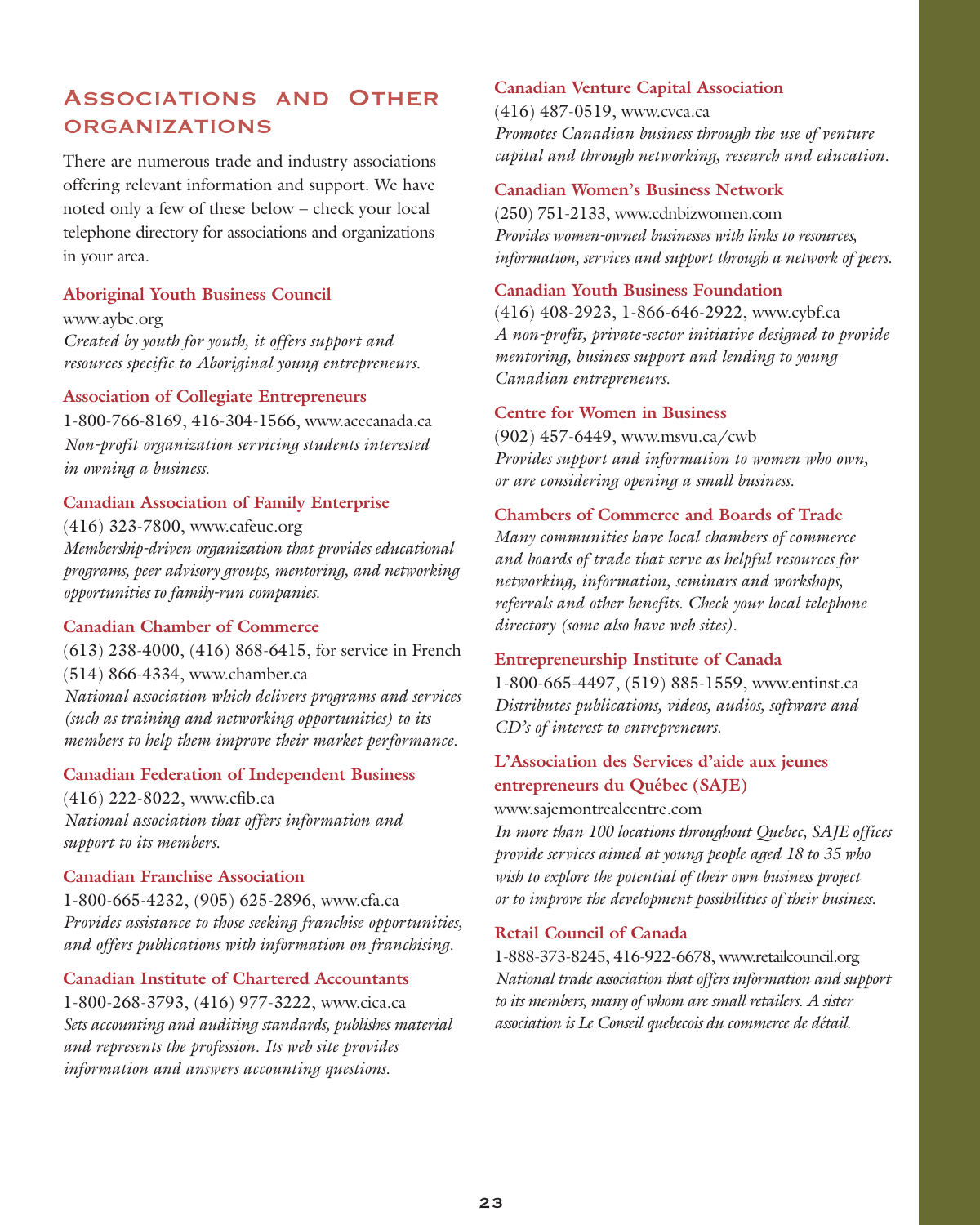### **Viatech**

(416) 974-4834, www.viatech.org *A national network of banking, legal, accounting and marketing professionals offering free counselling to knowledge-based firms.*

### **Young Entrepreneurs Association (YEA)**

1-888-639-3222, www.yea.ca *Dedicated to promoting entrepreneurship, the YEA offers a support network for members as well as educational resources including seminars, workshops and a newsletter.*

### **Federal Government**

### **Aboriginal Business Canada**

(613) 954-4064, www.strategis.ic.gc.ca/epic/internet/ inabceac.nsf/en/home *Provides services and support to Aboriginal entrepreneurs, youth and organizations to promote the success of their businesses in Canada and the world.* 

### **Aboriginal Canada**

1-888-399-0111, www.aboriginalcanada.gc.ca *Economic development and business sections have links to many aboriginal business information sites and resources.*

### **Atlantic Canada Opportunities Agency**

1-800-561-7862, (506) 851-2271, www.acoa.ca *By helping people set up new businesses or expand existing ones, ACOA's goal is to improve Atlantic Canada's economy.* 

### **Business Development Bank of Canada (BDC)** 1-888-BDC-BANX, www.bdc.ca

*Offers a complete range of services, particularly financial, management training and specialized consultation services, to assist small and mediumsized businesses.*

### **Canada Business Service Centres (CBSCs)** www.cbsc.org

*CBSCs are a collaborative effort between federal, provincial and private-sector organizations which provide information on government services, programs and regulations. Centres distribute videos, publications and offer seminars. A CBSC is in a major urban centre in each province – check your telephone directory, contact your nearest Industry Canada office or visit the web site.*

#### **Canada Revenue Agency**

For individual inquires 1-800-959-8281, www.ccra-adrc.gc.ca

For business inquires and registrations 1-800-959-5525

*Offers useful information booklets and services, such as seminars designed to help new and existing business owners better understand taxation and tax requirements. Call your local office or visit its web site (search the main menu for the Small Business Page).* 

### **Canada Economic Development for Quebec Regions (Quebec)**

www.dec-ced.gc.ca

*Through offices in regions around the province, CED provides a range of services for Quebec SMEs. Check your telephone directory, or for program information call the Info-Entrepreneurs hotline at 1-800-322-4636, (514) 496-4636.*

#### **Canadian Commercial Corporation**

1-800-748-8191, (613) 996-0034, www.ccc.ca *As an export facilitator, the CCC provides Canadian companies with access to market opportunities and a wide range of export contracting services.* 

### **Competition Bureau**

1-800-348-5358, (819) 997-4282, www.competition.ic.gc.ca *Information on complying with Canadian competition laws and marketing of consumer goods.*

#### **Foreign Affairs Canada**

www.fac-aec.gc.ca **International Trade Canada** www.itcan-cican.gc.ca InfoExport 1-800-267-8376 *These departments are centerpieces of Canadian government information on opportunities and requirements for exporting abroad. Works with Industry Canada through a toll-free service called InfoExport.* 

#### **Export Development Corporation**

1-800-850-9626, (613) 598-2500, www.edc.ca *Provides a full range of trade finance services that help exporters and investors do business in up to 200 countries, including higher-risk and emerging markets.*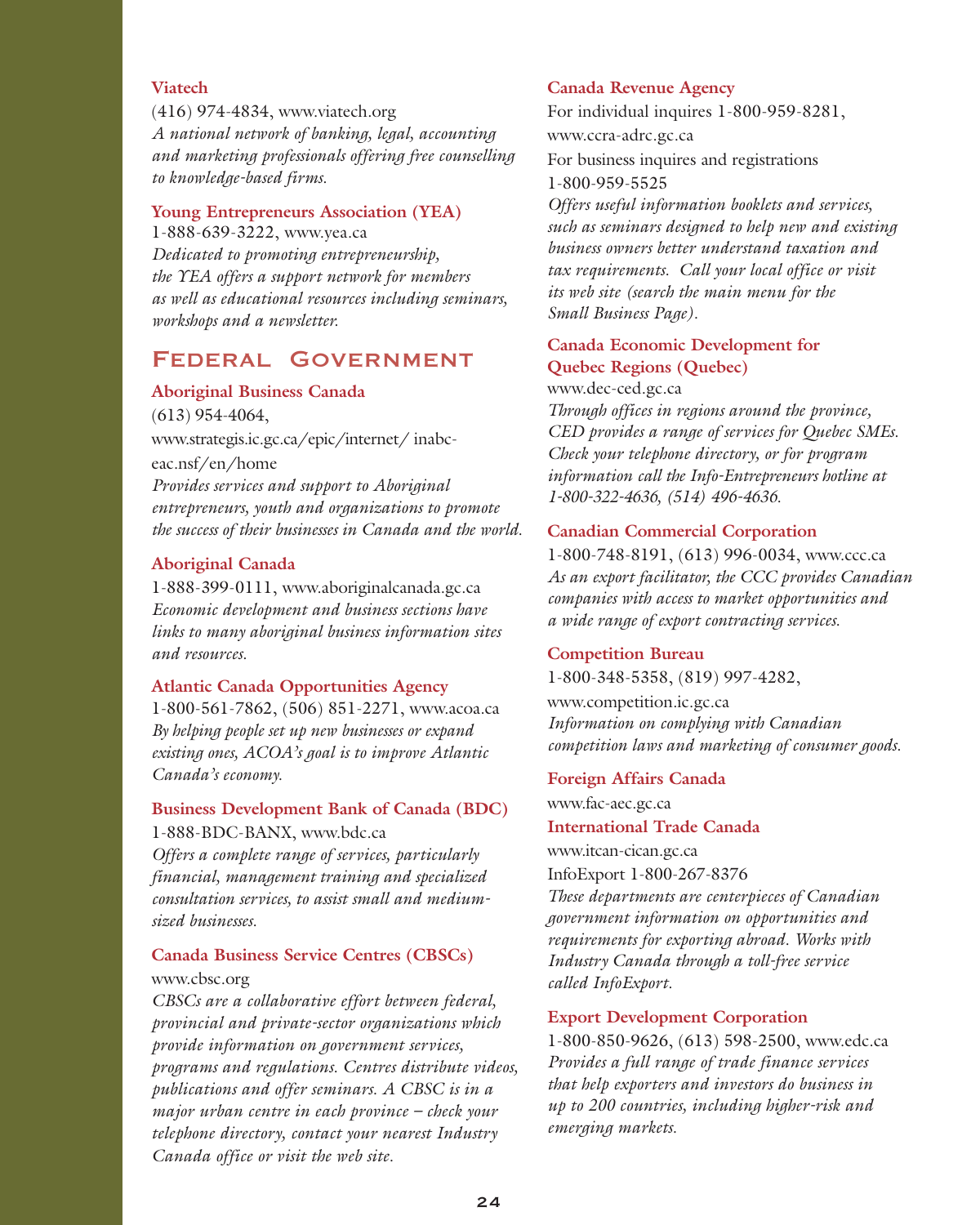### **Farm Credit Corporation**

1-888-332-3301, (306) 780-8100

www.fcc-sca.ca *Provides financial services and products to primary producers and agribusinesses.*

### **Federal Economic Development Initiative for Northern Ontario (FedNor)**

1-800-328-6189, (613) 954-5031 http://fednor.ic.gc.ca *Helps Northern Ontario businesses and economic development organizations access capital, information and markets.* 

### **Human Resources and**

**Skills Development Canada**  www.hrsdc.gc.ca **Social Development Canada**

www.sdc.gc.ca

*Operates Human Resource Centres across Canada which offer information on a variety of programs and services for small business as well as counselling, training and assistance with hiring new employees. Initiatives also available to help the unemployed wanting to start a business. Provides info on The Student Business Loan Program. Check your local telephone directory.*

### **Industry Canada**

(613) 947-7466, www.ic.gc.ca

*Offers a wealth of information, programs and services. Refer to its web site or publication Guide to Government of Canada Services and Support for Small Business for contact points and details on everything from getting started to accessing new markets. Also operates Strategis, Canada's largest business information web site.*

#### **National Research Council**

1-877-NRC-CNRC, www.nrc.ca *Oversees The Industrial Research Assistance Program, which helps small and medium-sized Canadian firms create and adopt innovative technologies, offering technical assistance, expertise and resources, as well as cost-shared financing of innovative technical projects.* 

### **Statistics Canada**

1-800-263-1136, www.statcan.ca

*Collects and disseminates data on social and economic issues. Its Small Business and Special Surveys Division provides small business profiles, up-to-date details about financial expense and operating ratios, balance sheet information and provincial data for most industries. Regional offices listed in telephone directories.*

## **Western Economic Diversification Canada**

1-888-338-9378, (204) 983-4472

www.wd.gc.ca

*With a delivery network of some 90 points of service across Western Canada, SME's in most rural and urban centres can access a range of business services. This Western Canada business service network includes Community Futures Development Corporations, Women's Enterprise Initiative offices and regional offices. Check out the web site for information and links to these services.* 

## **Provincial and Local Governments**

Offer many helpful programs and services aimed at assisting new businesses often in conjunction with such organizations as local boards of trade. Check in your telephone directory or with your local government office (contact departments of employment, economic development, human resources and trade).

### **Universities, Colleges and Schools**

Most offer courses, seminars and workshops, and some provide information, advice and consulting services through entrepreneurship centres and/or student-run, faculty-monitored small-business service organizations. As well, local schools and boards of education often offer evening classes in business basics. Contact your local colleges, universities and schools for information.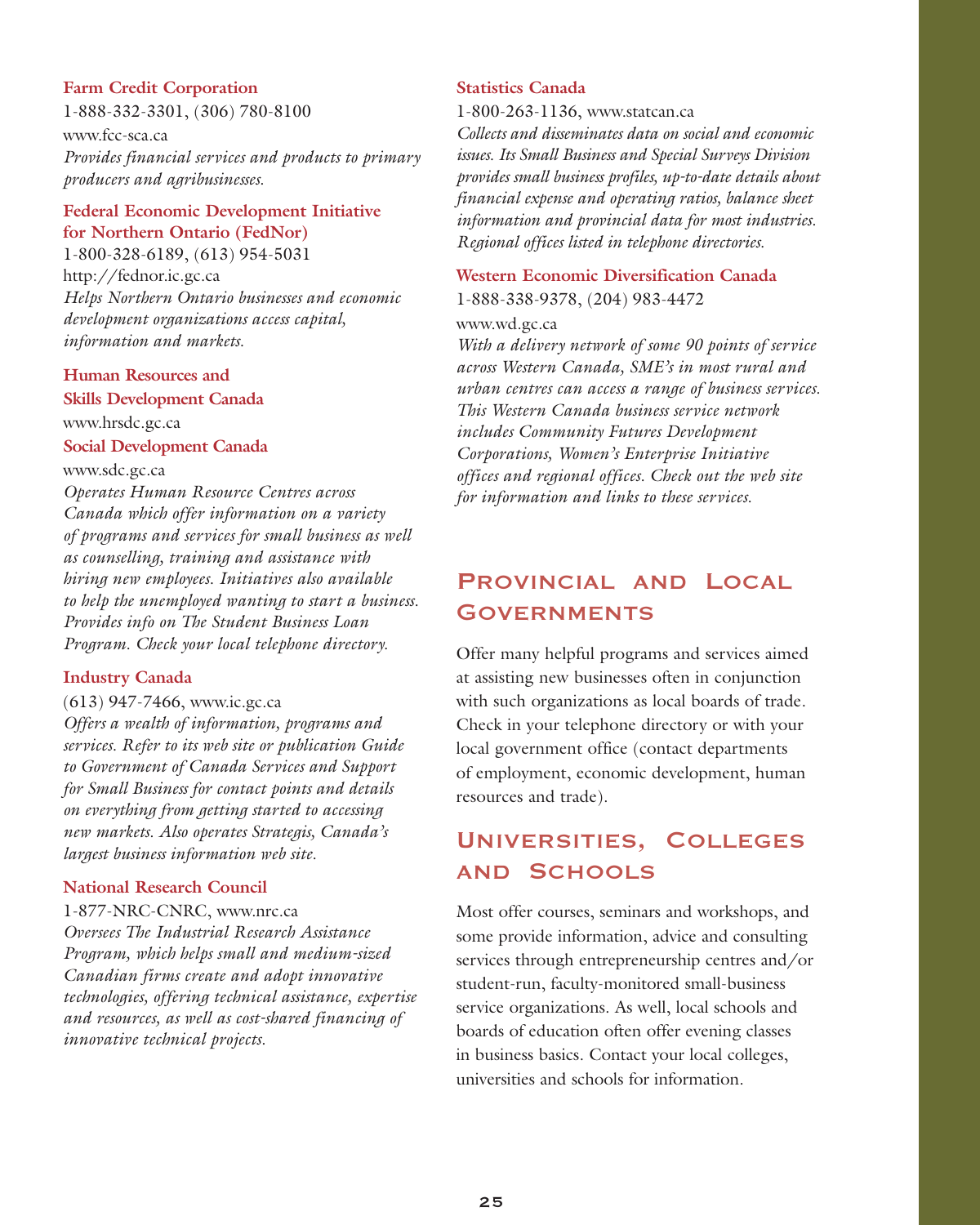## **Libraries, Bookstores, the Internet and Other sources**

Public libraries are useful sources of free information on any business topic and can offer computer access to the Internet. Bookstores carry volumes of publications and don't neglect newspapers and magazines for business information, trends and tips. Small business seminars and workshops are often listed in local papers. Many industries and professions have magazines devoted to them, so check these out too. The Internet can also be valuable in helping you do market and business research, and many web sites have links to other sources of assistance.

## **Fact Finding with other Business owners**

Other business owners and entrepreneurs are great sources for ideas, guidance and tips. They have been through the experience and can share their insights with you. Don't be shy to ask people you know or to network in order to gain the knowledge you need.

### **Professional Advisors**

Lawyers, accountants, financial advisors, communications and marketing specialists, insurance agents, computer and technology experts – all can provide professional advice and other services to you.

Your network of associates and friends can provide you with good referrals. So can other advisers and trade/industry associations (for instance, the Canadian Bar Association operates a referral service for lawyers, categorized by specialty).

Consider enlisting the help of a mentor. A mentor is someone (friend, family member, or business associate) who can offer free advice and guidance on a variety of aspects of your business, especially with respect to management and strategic planning. For example, the Canadian Youth Business Foundation offers mentorship programs.

# Glossary of Terms

Accounts payable: Money owed by a business for goods and services received.

Accounts receivable: Money owed to a business by purchasers of goods and/or services.

Angels: Private individuals with capital to invest in business enterprises.

Balance sheet: The balance sheet shows the assets and liabilities of your company at any particular time. The assets on a balance sheet will always equal the liabilities plus the owner's equity. Your company's assets include: Cash, Inventory, Accounts Receivable and Fixed Assets. Your company's liabilities include short-term and long-term liabilities.

Capital investments: Money used to purchase permanent fixed assets for a business, such as machinery, land or buildings as opposed to day-to-day operating expenses.

Cash flow forecast: An estimate of when and how much money will be received and paid out of a business. It usually records cash flow on a month-by-month basis for a period of two years. It helps you time your expenditures in order to avoid cash shortages.

Collateral: Property (real, personal or otherwise) pledged as security for a loan. Also, any supplementary promise of payment, such as a guarantee.

Commercial Pledge: (Quebec term) Form of security where machinery and equipment pertaining to a business is given as security for a business loan.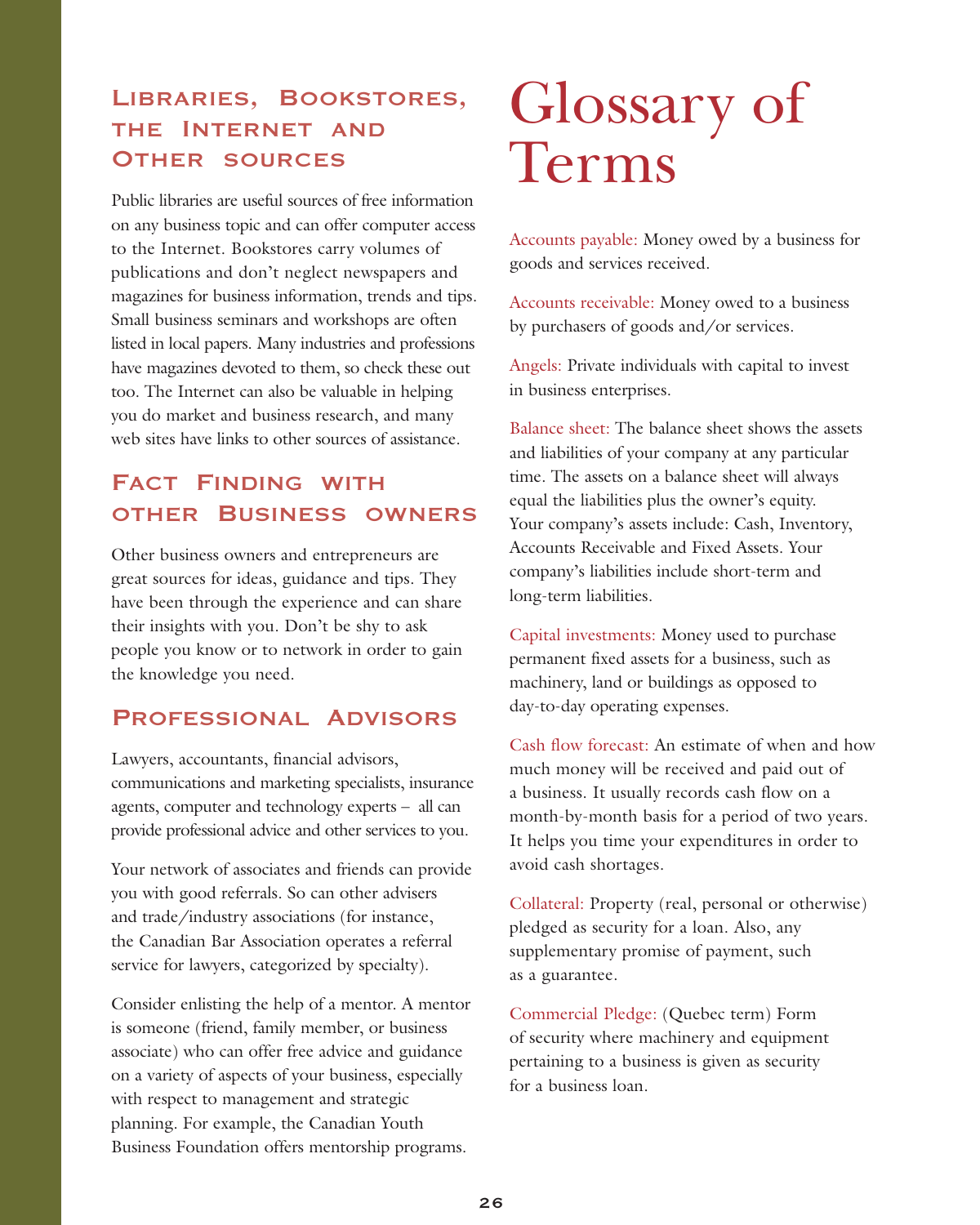Debt: The money you owe.

Debt/equity ratio: A comparison of debt and equity used to measure the health of a business.

Demand Loan: A loan that must be repaid in full, on demand.

Depreciation: You can deduct a specified amount of the purchase price of business equipment, for tax purposes, to calculate your company's taxable income. Your accountant can provide details about depreciation of different types of equipment.

Entrepreneur: A person who starts and manages a business.

Equity: The value of a business after all debts and other claims are settled. Also the amount of cash a business owner invests in a business and/or the difference between the price for which a property could be sold and the total debts registered against it.

Fixed assets: Assets like machinery, land, buildings, or property used in operating a business that will not be consumed or converted into cash during the current accounting period.

Fixed expenses: Fixed business costs that do not change with the volume of business, such as rent for business premises, insurance payments, utilities, etc.

Franchise: The right to sell products or services under a corporate name or trade mark (established by someone else). This right is usually purchased for cash in addition to a royalty fee on, or a percentage of, all sales.

Gross profit margin: The difference between the sales your business generates and the costs you pay out for goods.

Income Statement: Also known as the profit & loss statement or P&L, enables you to calculate your company's pretax profits by subtracting total expenses from total revenues. Expenses include such things as the cost of raw materials and labour and other costs incurred in selling your company's products or services. Expenses also include fixed costs such as salaries, rent, electricity, and insurance.

Interest: A charge for the use of money supplied by a lender.

Inventory: Stock on hand in the form of goods ready for sale. Also includes raw material in the process of being manufactured or completed for sale.

Lease: An agreement to rent for a period of time at an agreed price.

Line of credit: An agreement negotiated between a borrower and lender establishing the maximum amount of money against which a borrower may draw.

Long-term liabilities: Money that you owe over a period longer than 12 months, such as mortgages, bank loans and other obligations.

Operating Loan: A loan intended for short-term financing, supplying cash flow support or to cover day-to-day operating expenses.

Ratio: Comparison of two figures used to evaluate business performance, such as debt/equity ratio and return on investment.

Real property: Real estate, including land and buildings.

Retained earnings: All the profits or losses that you've accumulated from prior years and from this year's income statement, less dividends paid to you.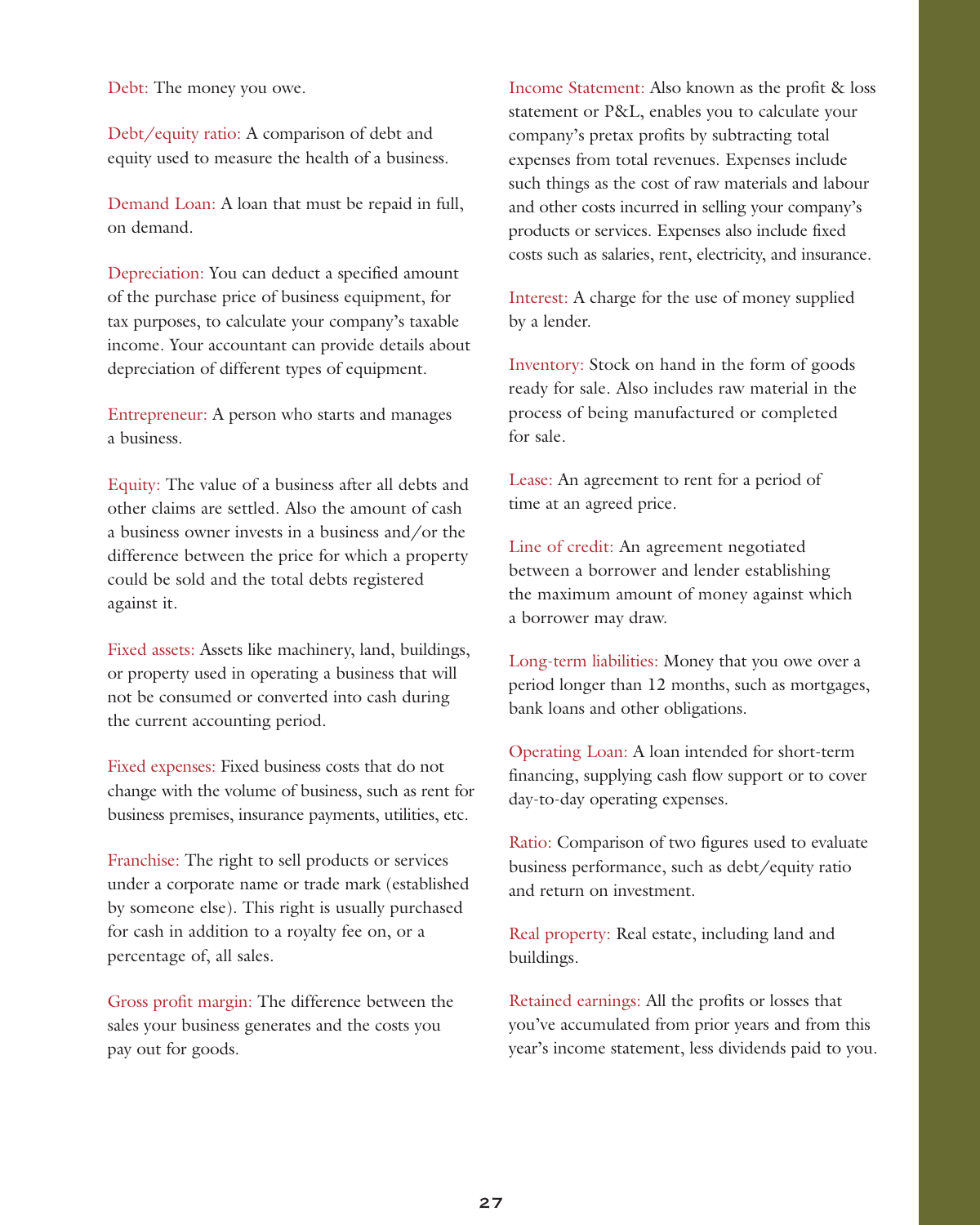Short-term liabilities: Money that you have to pay in less than 12 months, including wages, short-term loans, taxes, credit card balances and long-term loans with less than 12 months remaining on their terms.

Term: The maximum time allotted for a loan to be repaid.

Term Loan: A loan intended for medium-term or long-term financing to supply cash to purchase fixed assets such as machinery, land or buildings or to renovate business premises.

Variable expenses: Costs of doing business that vary with the volume of business, such as advertising costs, manufacturing costs and bad debts.

Venture Capital: Commonly refers to funds that are invested by a third party in a business either as equity or as a form of secondary debt.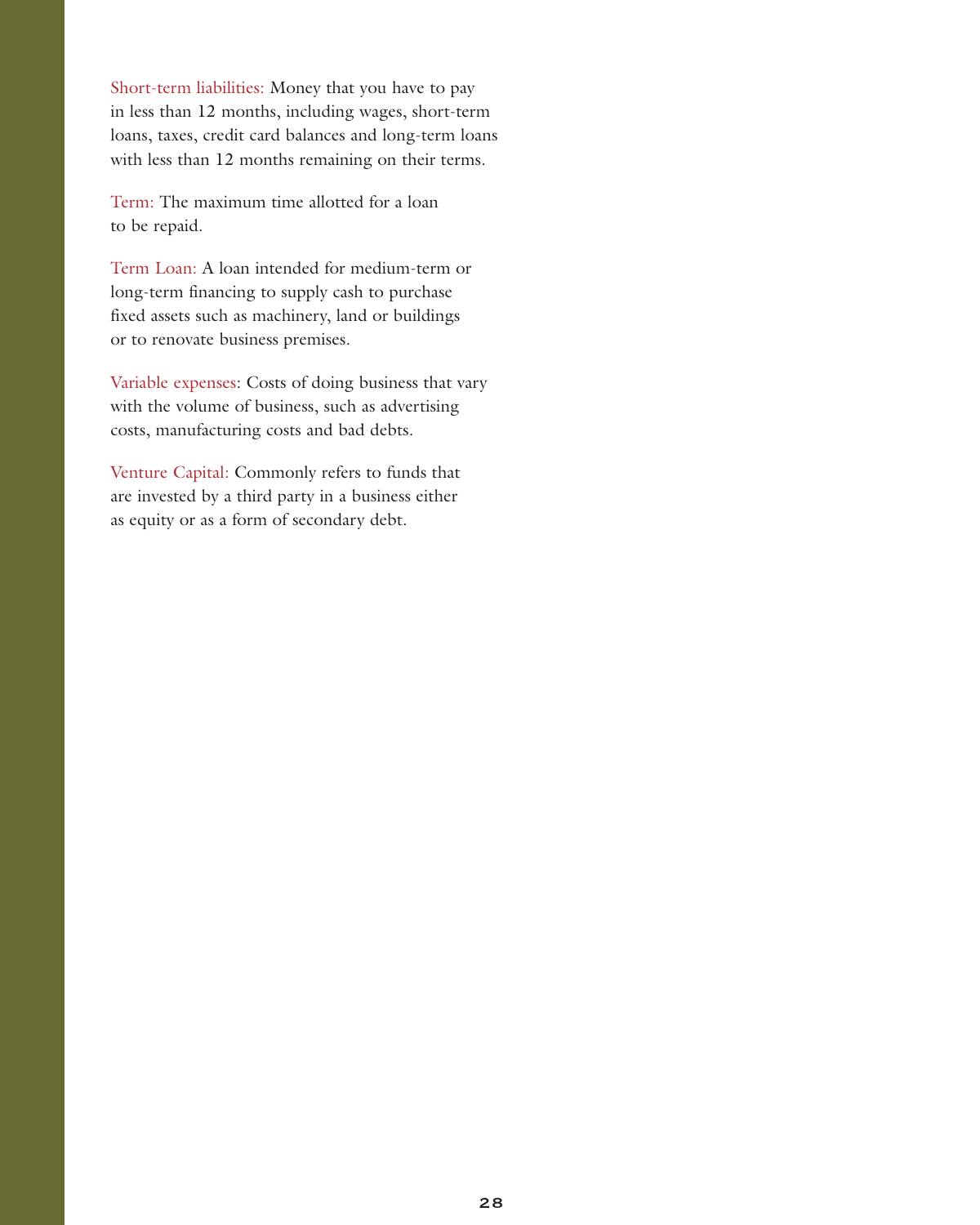As part of the program *Building a Better Understanding*, we are offering a free series of publications, ranging from money management, to mortgages, planning for your retirement, and saving for your children's education. To obtain copies, call toll-free 1-800-263-0231 or visit our web site at www.cba.ca.